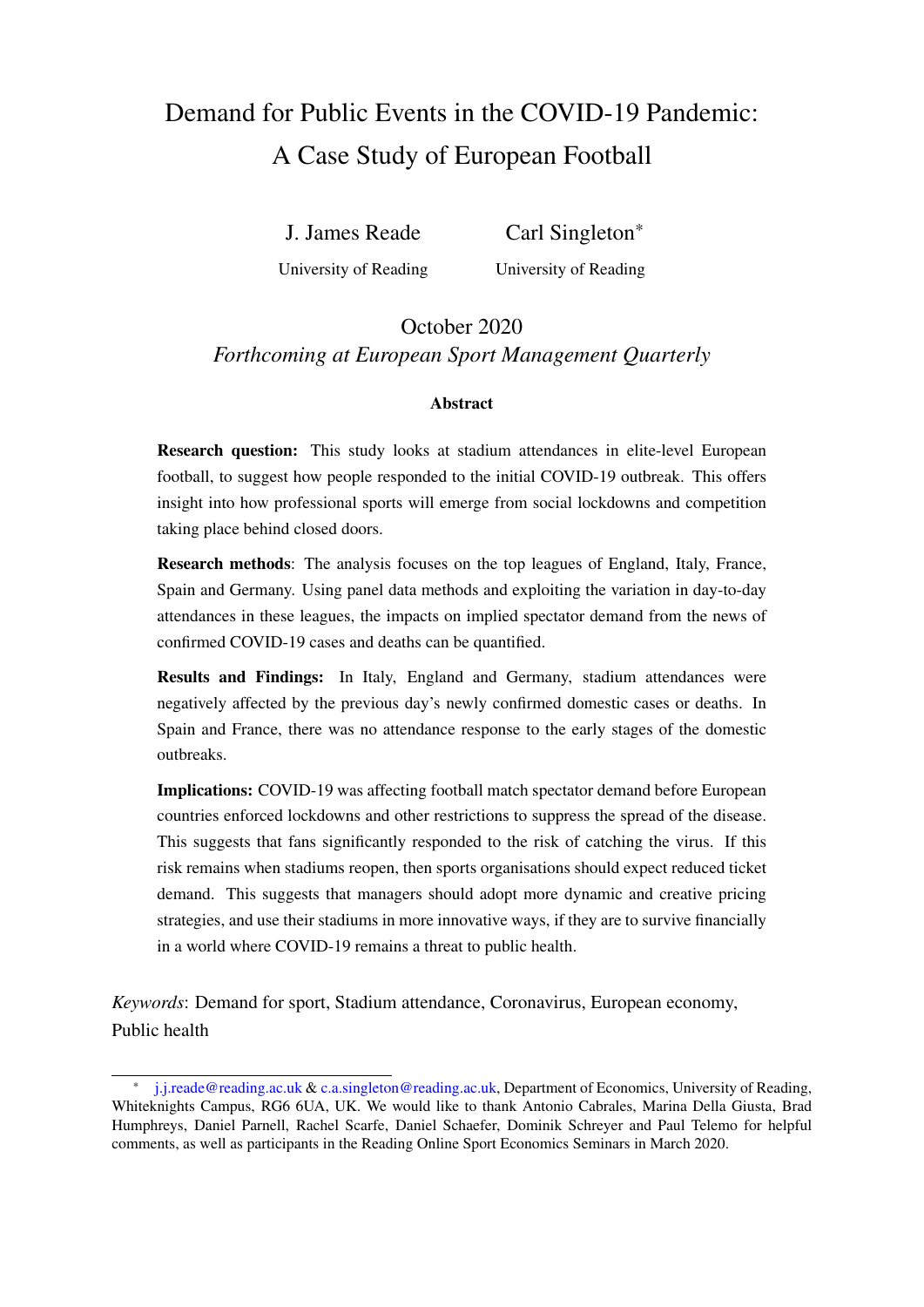### 1 Introduction

On 11th March 2020, the World Health Organisation declared that the COVID-19 novel coronavirus had become a global pandemic. Over five months later (28th August 2020), health systems in numerous countries were still being overwhelmed by the impact of the outbreak and over 830,000 people had lost their lives to the virus.<sup>[1](#page-1-0)</sup> Many countries experienced exceptionally sudden and deep economic recessions due to the measures taken to suppress or mitigate the pandemic.[2](#page-1-1)

The focus here is on the early outbreak period of the virus in Europe, specifically in England, France, Germany, Italy and Spain, up to the first full weekend of March 2020. The analysis looks at stadium attendance data from elite-level association football matches, which is the most popular sport in the world. $3 \text{ In the midst of a global pandemic this severe, a focus on}$  $3 \text{ In the midst of a global pandemic this severe, a focus on}$ sport may seem trivial, or even in poor taste. However, the demand for attending sports events in these countries may tell us something about how populations respond to a public health emergency, especially one which requires social distancing, under different policy regimes. There is also little doubt that sport, in particular football, forms a central part of the social fabric of the European regions most affected so far [\(Giulianotti,](#page-12-0) [2012\)](#page-12-0). Indeed, Bergamo, the probable epicentre of the European coronavirus outbreak [\(Verdoni et al.,](#page-14-0) [2020\)](#page-14-0) and with the highest rate of COVID-19 deaths in Italy [\(Reuters,](#page-13-0) [2020\)](#page-13-0), is home to Atalanta B.C., who this year reached for the first time in their history the quarter finals of the premier European competition, the UEFA Champions League, even as the outbreak took hold.<sup>[4](#page-1-3)</sup> During both World Wars, regional football continued in Europe, a testament to its social and political importance in troubled times [\(Benoit,](#page-11-0) [2008;](#page-11-0) [Woolridge,](#page-14-1) [2002\)](#page-14-1). But from the second weekend in March 2020, European professional sport, including football, was largely in shutdown until mid-May, when some competitions resumed, though with mostly empty stadiums.

This paper relates to two principal strands of literature. First, it contributes microeconomic evidence on the impacts of a pandemic or a public health emergency (e.g., [Keogh-Brown et al.,](#page-12-1) [2010,](#page-12-1) for a macroeconomic analysis, or [Kuo et al.,](#page-12-2) [2009;](#page-12-2) [Page et al.,](#page-13-1) [2012;](#page-13-1) [Rassy & Smith,](#page-13-2) [2013,](#page-13-2) for studies focused on the tourism sector). Second, there is a vast literature analysing

<span id="page-1-2"></span>[https://www.imf.org/en/Publications/WEO/Issues/2020/04/14/weo-april-2020.](https://www.imf.org/en/Publications/WEO/Issues/2020/04/14/weo-april-2020) <sup>3</sup>For example, see the Nielsen World Football Report, 2018;

<span id="page-1-0"></span><sup>&</sup>lt;sup>1</sup>Source: COVID-19 Dashboard by the Center for Systems Science and Engineering (CSSE) at Johns Hopkins University; <https://coronavirus.jhu.edu/map.html>

<span id="page-1-1"></span><sup>&</sup>lt;sup>2</sup>See for example the IMF World Economic Outlook, April 2020;

[https://www.nielsen.com/uk/en/insights/report/2018/world-football-report/.](https://www.nielsen.com/uk/en/insights/report/2018/world-football-report/)

<span id="page-1-3"></span><sup>&</sup>lt;sup>4</sup>Indeed, it has been suggested that a match between Atalanta B.C. and Valencia CF on 19<sup>th</sup> February 2020 was ground zero for the spread of the virus in Spain as well as in Italy; see [https://rep.repubblica.it/pwa/generale/2020/03/20/news.](https://rep.repubblica.it/pwa/generale/2020/03/20/news/atalanta-valencia_a_san_siro_il_detonatore_del_contagio-251839747/)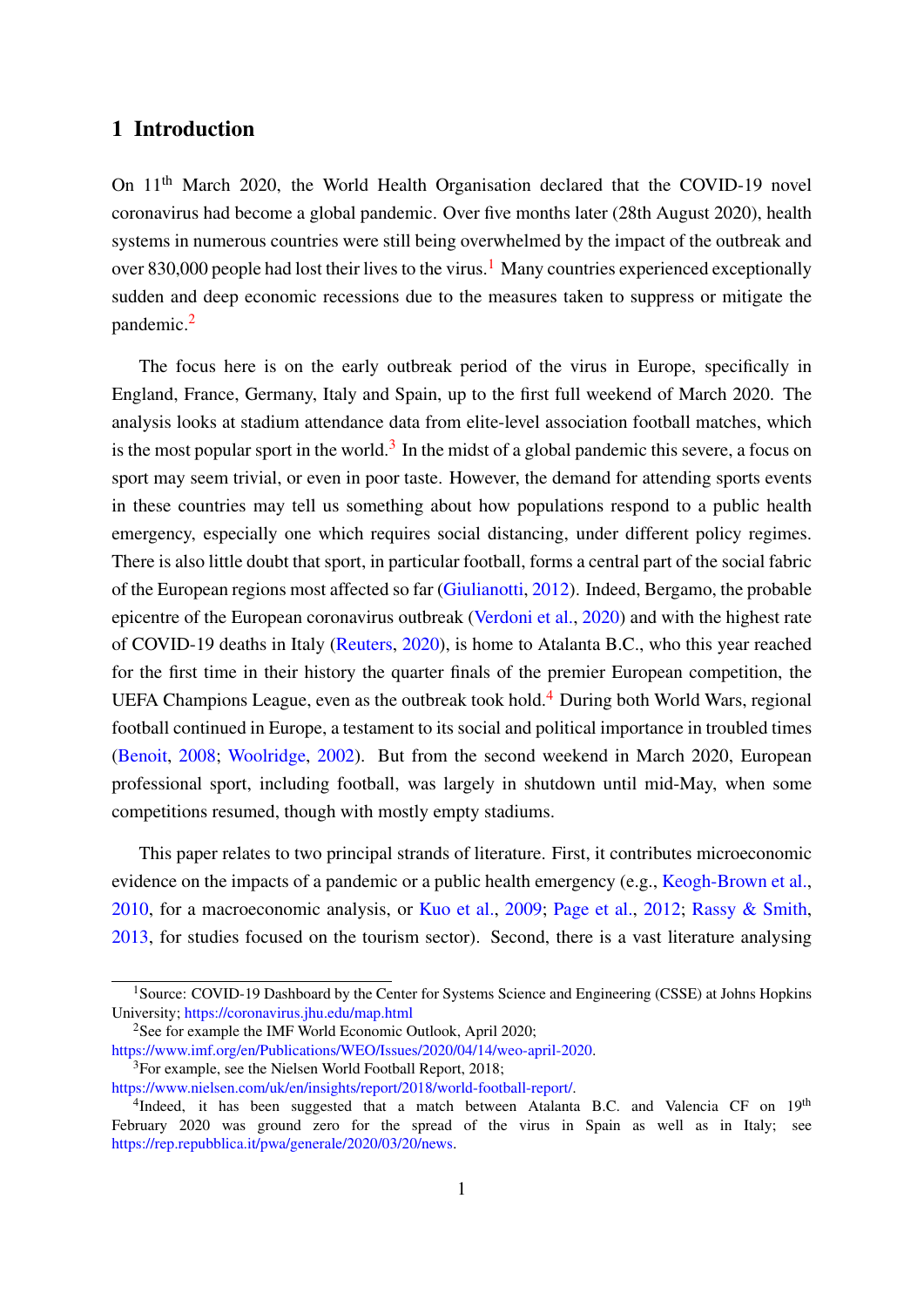and modelling the demand for professional sports and specifically football stadium attendances (e.g., for England see [Bird,](#page-11-1) [1982;](#page-11-1) [Buraimo,](#page-11-2) [2008;](#page-11-2) [Feehan et al.,](#page-12-3) [2003;](#page-12-3) [Forrest & Simmons,](#page-12-4) [2002;](#page-12-4) [Simmons,](#page-13-3) [1996;](#page-13-3) [Simmons & Forrest,](#page-14-2) [2006,](#page-14-2) for France see [Andreff & Scelles,](#page-11-3) [2015,](#page-11-3) for Germany see [Pawlowski & Anders,](#page-13-4) [2012,](#page-13-4) for Italy see [Bond & Addesa,](#page-11-4) [2020,](#page-11-4) for Spain see [Garcia & Rodríguez,](#page-12-5) [2002,](#page-12-5) for evidence outside of the top European leagues see [Buraimo et al.,](#page-11-5) [2018,](#page-11-5) and for women's football see [Valenti et al.,](#page-14-3) [2020\)](#page-14-3), but little on the effects of shocks like COVID-19, with two exceptions. [Gitter](#page-12-6) [\(2017\)](#page-12-6) studied Mexican baseball attendance during the H1N1 'Swine flu' outbreak, finding reductions in game attendances of 15-30%. [Reade et al.](#page-13-5) [\(2020\)](#page-13-5) studied Belarussian Premier League football attendances after COVID-19, i.e., in one of the few countries where football was not shut down after the virus outbreak. In this quite particular context, [Reade et al.](#page-13-5) [\(2020\)](#page-13-5) found that demand decreased significantly during the initial period of maximum uncertainty about the impacts and risks of Covid-19, in March and April 2020, but then recovered in the following months, even as the numbers of reported cases and deaths increased.

The rest of the paper proceeds as follows: the next section describes the data on football match attendances and the COVID-19 outbreak; this is followed by the estimation strategy to assess the impact of the European COVID-19 outbreak on implied spectator demand; the next section presents the results; the penultimate section discusses the implications of these results in the context of the ongoing COVID-19 pandemic, focusing on European professional football; and the final section offers some concluding remarks, as well as identifying areas for further research.

# 2 Data

A dataset of match attendances and results was constructed from [www.worldfootball.net](https://www.worldfootball.net) for the big five European football leagues, i.e., the English, Italian, French, Spanish and German top leagues. In addition, the entire history of European domestic and continental professional football result outcomes was used to construct the Elo ratings of teams, as measures of their time-varying strengths.<sup>[5](#page-2-0)</sup> These measures also capture the recent form of teams, as the recursive updating of the ratings after each match means that those completed more recently have greater weight, i.e., constant gain updating. Alternative measures of time-varying team strengths would include UEFA coefficients, league positions and other metrics of recent form. We prefer Elo ratings as they take into account form over different competitions, being functions of who beat who and when, throughout the history of association football, regardless of the match

<span id="page-2-0"></span><sup>&</sup>lt;sup>5</sup>[Elo](#page-11-6) ratings, originally proposed by Elo [\(1978\)](#page-11-6) for chess players, are commonly used to estimate the relative strengths of football teams, both in practical applications (e.g., [https://www.eloratings.net/\)](https://www.eloratings.net/) and in academic research (e.g., [Hvattum & Arntzen,](#page-12-7) [2010\)](#page-12-7). See either of these sources for the mathematical details.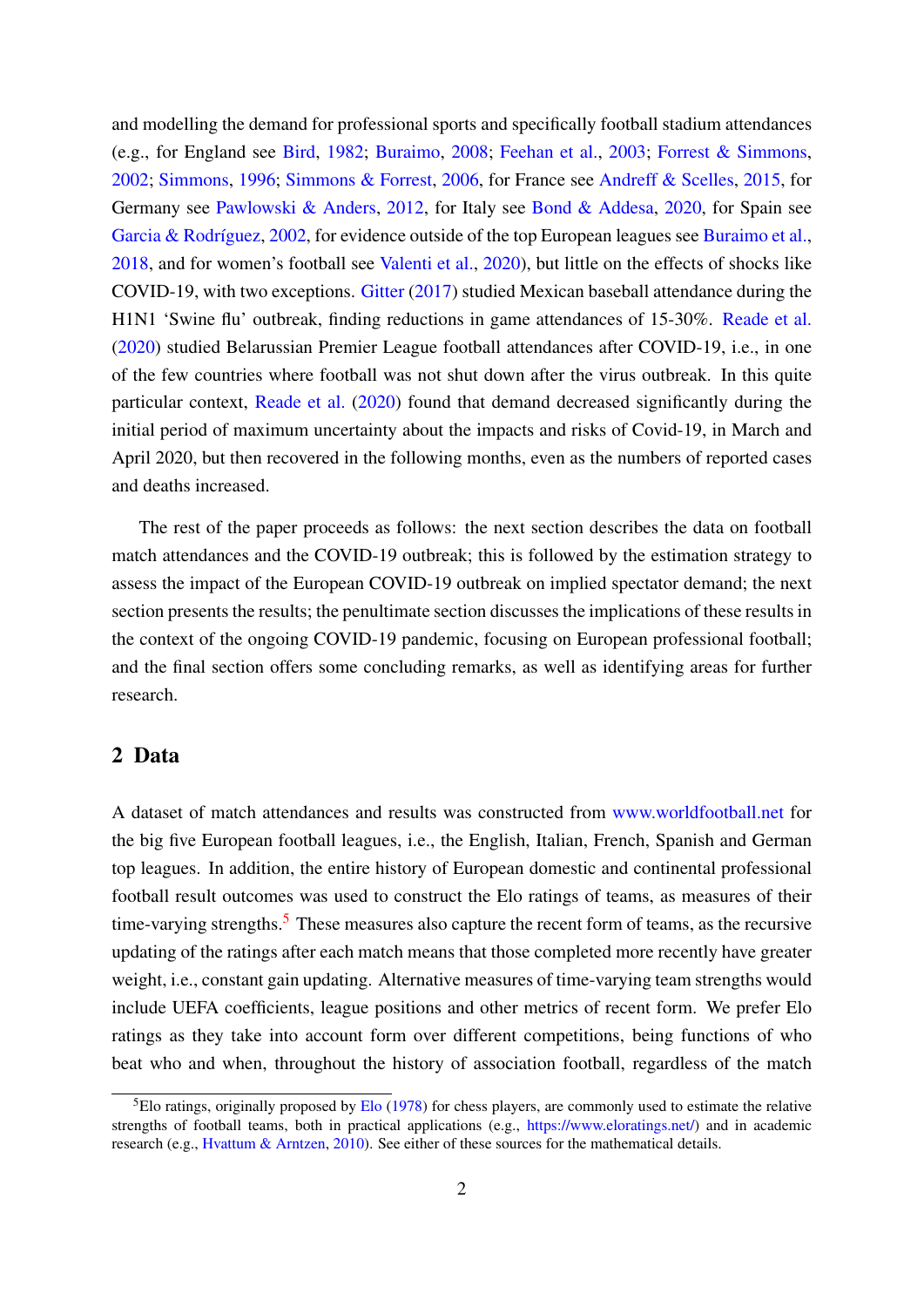formats. The ratings will be useful control variables in the regression model, described in the next section. For the analysis, however, the focus is on relatively recent data, from the beginning of the 2015/16 season to the COVID-19 induced football shutdown in March 2020.

The dataset used is summarised in Table [1.](#page-15-0) In each of the five top leagues over this period, it represents between 24 and 29 teams, which translate into between 496 and 709 distinct fixtures (or matchups) of specific home and away teams. The number of matches covered varies from 1,447 in France to 1,808 in England. All matches that were played behind closed doors are excluded, i.e., in approximately empty stadiums, for whatever reason, including a few occurring toward the end of the sample period due to COVID-19, mostly in Italy. Spectators were not allowed to attend theses games so it would not make any sense to include them in the analysis. Over the studied period, there was substantial variation in attendances in all five of the countries. Germany and England had the highest attendances on average, and these were also the two countries where matches were more likely to sell out in advance, with an implied excess demand [\(Cox,](#page-11-7) [2018\)](#page-11-7). The variance of match attendances is highest in Spain. Stadium capacities rarely bind in Spain, Italy or French domestic football over this period.

Information on the numbers of daily confirmed cases from COVID-19 and related deaths was collected from 'Our World in Data' [\(ourworldindata.org/coronavirus-source-data\)](https://ourworldindata.org/coronavirus-source-data). Figure [1](#page-18-0) summarises these data, showing the pace of the outbreak in the five major European countries studied here and worldwide. These numbers relate to what had been recorded and published by midnight before the day listed. Hence they were public information by the time football matches kicked off on that same day, as well as being the most recent major news on the state of the outbreak available to spectators before they decided whether to go to a match.

## 3 Estimation

The relationship between the COVID-19 outbreak and football match attendances is estimated using a two-step strategy, applied individually to each country. This two-step approach is chosen to produce the most conservative standard errors, given that the COVID-19 information does not vary over the matches played in a country on the same day (see [Donald & Lang,](#page-11-8) [2007](#page-11-8) or [Angrist & Pischke,](#page-11-9) [2009\)](#page-11-9). It is also transparent with an unbalanced longitudinal dataset; home-team-away-team pairs, i.e., fixtures, occur infrequently and on different match days throughout the period. Variation over time in adjusted match day average attendances is used to identify the outbreak's impacts on implied spectator demand.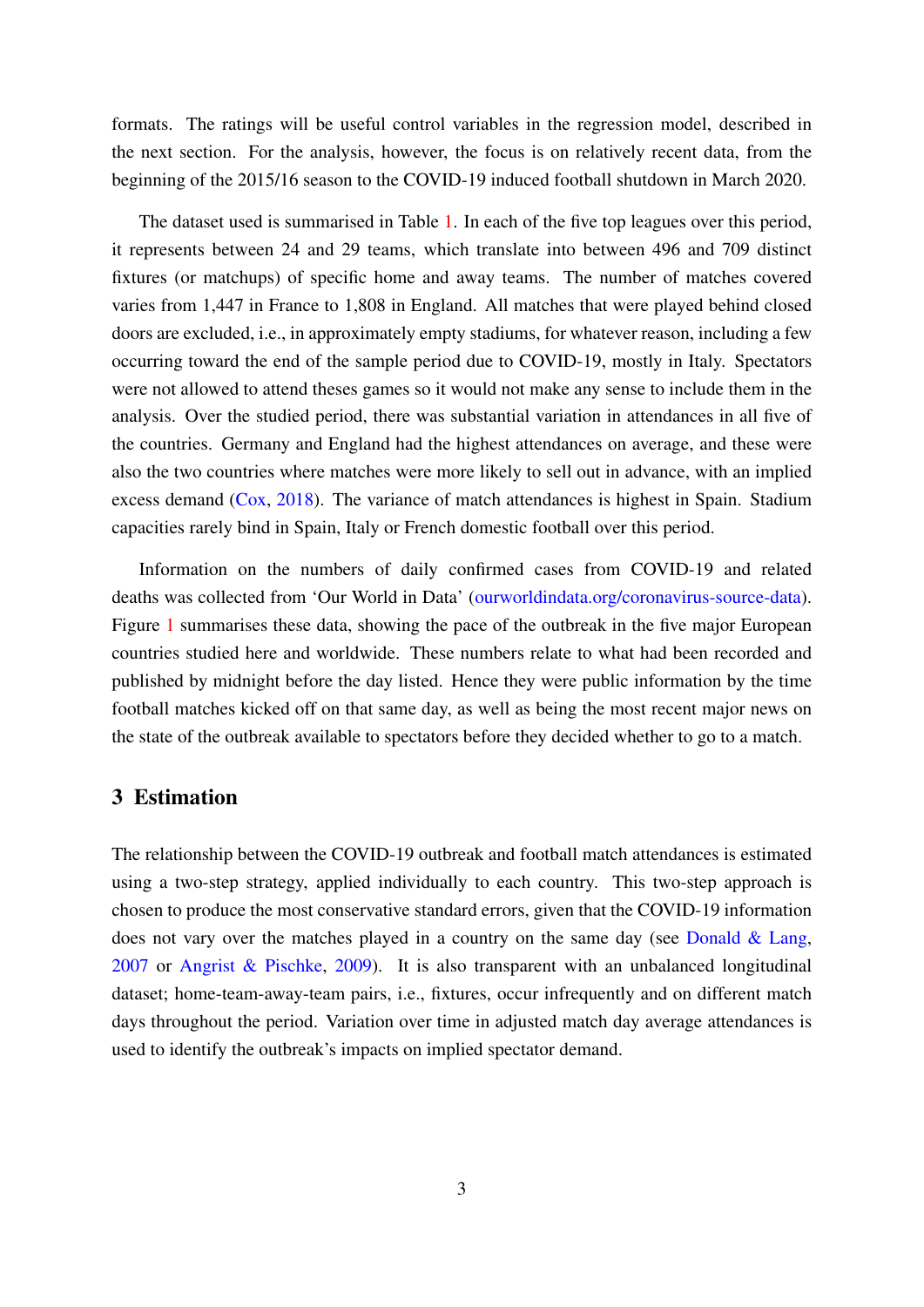In the first step, the following model is separately estimated for each country using least squares:

<span id="page-4-0"></span>
$$
\ln(Attendance_{it}) = \alpha_i + \phi_{H(it)} + \beta_1 HomeElo_{it} + \beta_2 AwayElo_{it} + d_t + \varepsilon_{it} , \qquad (1)
$$

where *i* denotes the identity of the home and away team pair, i.e., Real Madrid C.F. playing at home against FC Barcelona, and *t* is the match day. Regressing the natural logarithm of the attendance in matches (1000s) on fixed effects for the identity of the fixture,  $\alpha_i$ , addresses both the different typical stadium attendances of home teams, but also that some matchups generally attract more fans, such as when local rivals play one another. It is also possible that a home team has higher or lower attendances from one season to the next, perhaps because it is playing in a different stadium or has become more or less popular. Home-team-season fixed effects are included in Equation [\(1\)](#page-4-0) to address this,  $\phi_{H(it)}$ , where  $h = H(it)$  indicates the particular home team season. These two sets of effects may also partially address the role of the competitive intensity of matches [\(Kringstad & Gerrard,](#page-12-8) [2004,](#page-12-8) [2005\)](#page-12-9), which has been shown to affect stadium attendance demand (e.g., [Andreff & Scelles,](#page-11-3) [2015;](#page-11-3) [Bond & Addesa,](#page-11-4) [2020;](#page-11-4) [Valenti et al.,](#page-14-3) [2020\)](#page-14-3). The regression model also includes controls for the time-varying Elo ratings of the home and away teams, with corresponding coefficients  $\beta_1$  and  $\beta_2$ . Fans are likely to prefer watching their teams within any given season when they are doing well, either at home or away.  $d_t$  are match-day fixed effects, which provide measures of the average daily attendance at elite-level football in each country, adjusting for the nature of the matches that took place on the day through the fixture and home-team-season fixed effects, and the Elo ratings. The remaining heterogeneity in attendances is in the residual term,  $\varepsilon_{it}$ .

In the second step, the point estimates of  $d_t$  from the first step are used to estimate the following using least squares:

<span id="page-4-1"></span>
$$
\Delta \widehat{d}_t = \gamma + \lambda_1 NewDomestic_t + \lambda_2 NewWorldwide_t + \phi' \mathbf{D}_t + \zeta_t , \qquad (2)
$$

where  $\Delta \hat{d}_t$  gives the day-to-day change in the adjusted average log attendance within a country. The coefficients  $\lambda_1$  and  $\lambda_2$  provide estimates of the log point change (approximate percentage change or semi-elasticity) in stadium attendances due to the additional daily domestic and worldwide confirmed cases (or deaths) of COVID-19, announced by midnight on the day prior to a match taking place. Day of the week fixed effects are added to the model in  $D_t$ , to account for the general pattern of match-day attendances from, for example, Saturday to Sunday (see [Goller & Krumer,](#page-12-10) [2020](#page-12-10) for a description of how spectator demand for football varies throughout the week and how this can matter for match outcomes).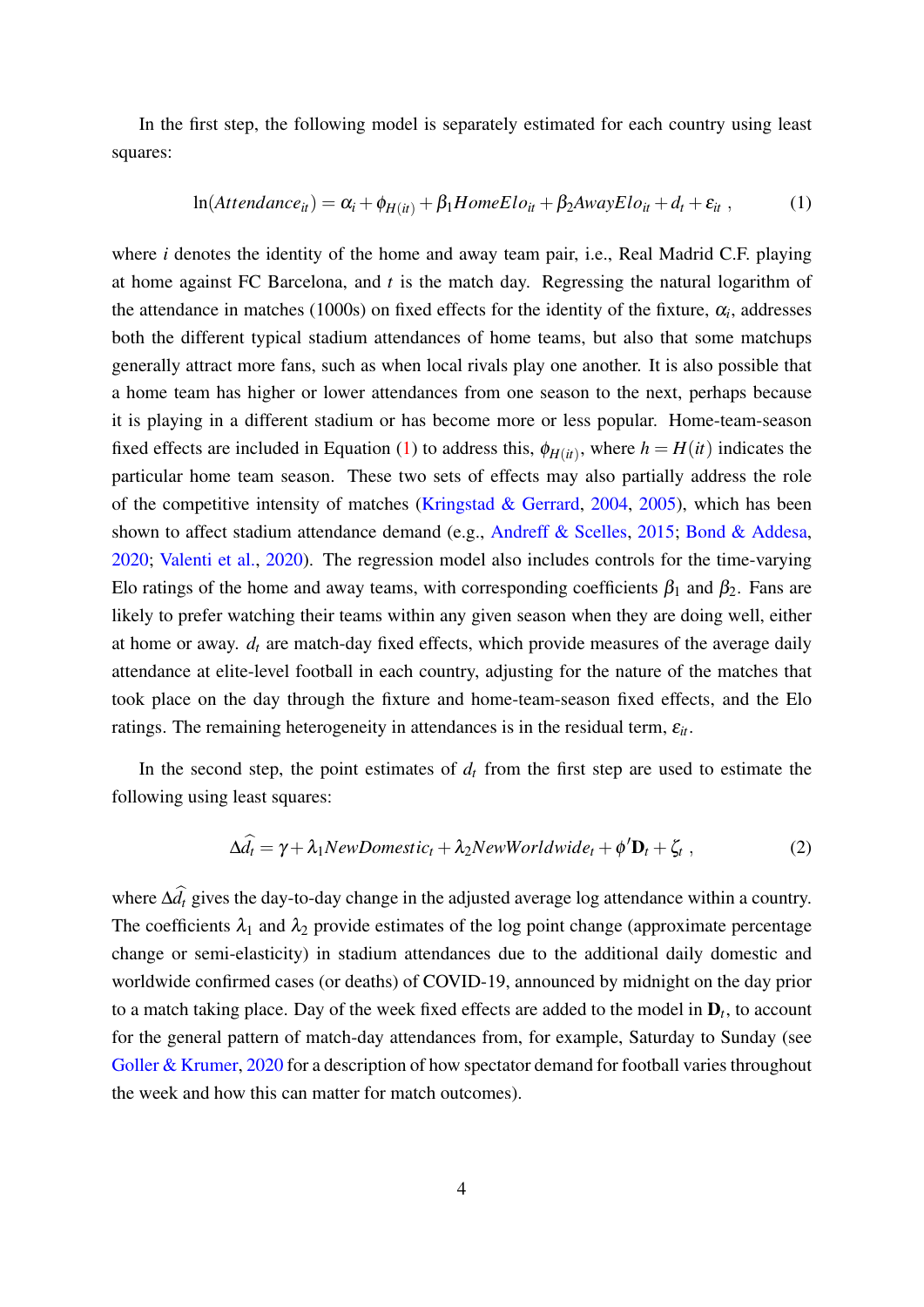To adjust the average daily attendances, the estimation period chosen for the first step is the beginning of the 2015/16 season to the last matches played with spectators before the outbreak-induced shutdown in each country, at the beginning of March 2020. Importantly, this was before any major suppression measures were implemented by the national governments. The last rounds of league matches with spectators in all five countries were played before the nationwide lockdown in Italy on  $10<sup>th</sup>$  March. Home and away team pairs that only appeared once in the sample period are excluded from the first step (e.g., all of Sheffield United's fixtures in the English Premier League are excluded, as they were promoted in 2019 and had not played in the previous four seasons of the top league). In the second step, only the match-day fixed effect point estimates from the beginning of the 2019/20 season in August are used, i.e.,  $d_{t\geq 1Aug2020}$ , to cover the period of the global outbreak and to address the general pattern of attendances over weekdays. It is preferable to estimate the second step in first differences, with the daily change on the left-hand side and the number of new confirmed cases (deaths) over the previous day on the right-hand side, to address potentially spurious estimates if the time series are integrated. Exploiting this day-to-day variation in match-day attendances and the COVID-19 outbreak, while being more robust, reduces the sample size in the second step to just 42-49 consecutive two-day periods in each of the five countries. The second step is estimated using ordinary least squares as there is no significant evidence of heteroskedasticity.<sup>[6](#page-5-0)</sup>

### 4 Results

Figure [2](#page-19-0) displays for each country the point estimates of the adjusted average daily match attendances from the first-step regressions of Equation  $(1)$ ,  $d_t$ , shown from January 2020. In the top-left, there appears to be no downward trend in match-day attendances in England after the first domestic COVID-19 case was confirmed in late January. There was a sharp drop in attendances on Saturday 15<sup>th</sup> February, but at this point there were only 9 confirmed cases in the UK, though this was only a few days after the World Health Organisation had officially named the virus. There was another marked drop in match-day attendances between  $7<sup>th</sup>$  and  $9<sup>th</sup>$ March, during the final round of fixtures played before lockdown was imposed. This was just after the first COVID-19 death was confirmed in the UK on 6<sup>th</sup> March, with two further deaths on 8<sup>th</sup> March. The patterns in France since January were more mixed, with more variance in the adjusted match-day attendances than in England. However, there appears to have been a slight downward trend in attendances from the middle of February to the end of the last match played in March. Germany also displays a lot of day-to-day variation, with no discernible trend

<span id="page-5-0"></span> $6A$  modified Breusch-Pagan test, where the squared residuals from the second step, Equation [\(2\)](#page-4-1), are regressed on the inverse of the number of matches per match day, returns non-significant coefficient estimates for all countries ( $p$ -value  $> 0.1$ ). Regardless, when estimated using weighted least squares, with the number of matches per match day as weights, all our main results are qualitatively unchanged (results available on request).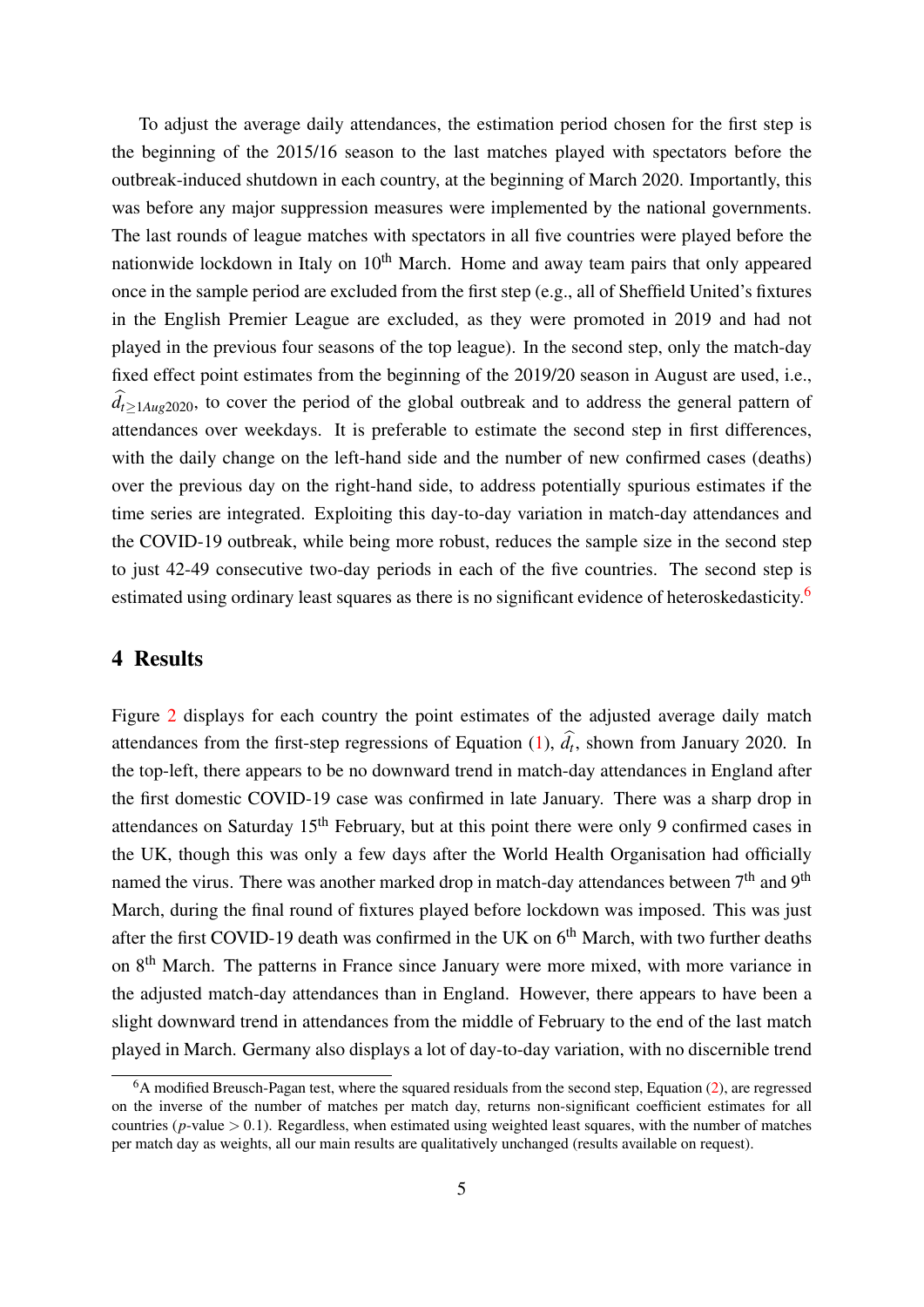over the period of the outbreak, although there was a sharp drop in adjusted attendances on the final match day with fans present on  $8<sup>th</sup>$  March. Italy also saw a substantial drop in adjusted attendances on its final match day in this period. There is a prevalent positive match-day spike in Figure [2](#page-19-0) for Italy on 5<sup>th</sup> February. This was an outlier due to an unusually well-attended midweek game between SS Lazio and Hellas Verona F.C., possibly due to the home team being in Serie A title convention, with the potential of moving into second position and just two points behind the leaders with a win. However, it does not affect our second-step regression model estimates as there were no matches in Italy on either the day before or after. Finally, there is some suggestion of a downward trend in adjusted stadium attendances in Spain throughout February, but nothing else is especially distinctive in the bottom panel of Figure [2.](#page-19-0)

Going further than a descriptive analysis of patterns in adjusted match-day attendances, Table [2](#page-16-0) shows in separate columns the second-step estimation results of Equation [\(2\)](#page-4-1) for each of the five countries, beginning with confirmed new domestic and worldwide COVID-19 cases as the explanatory variables. In Italy (column IV), where the virus outbreak was initially more severe, attendances reduced by 13 log points  $(14\%; p-value < 0.01)$  for each additional 100 domestic cases announced the day before. In England and Germany (columns I & III), attendances also had a negative 4 log point  $(5\%; p-value < 0.05)$  and 11 log point  $(11\%;$  $p$ -value  $< 0.01$ ) response to 100 new domestic cases, respectively. The equivalent responses in France and Spain were insignificant from zero (columns II  $&$  V). The lack of a response to the initial stages of the outbreak in these countries is somewhat puzzling. It is plausible, though impossible to confirm, that Spanish and French football fans responded to the domestic outbreak by anticipating that matches would soon be played behind closed doors, as was happening in Italy by the final round of league matches in those countries. As Figure [1](#page-18-0) shows, these two countries were closer behind Italy than England and Germany in terms of how the outbreak was progressing. Only in France was there a statistically significant response to the number of new worldwide cases being confirmed on the previous day, with an attendance increase of 4 log points (4%;  $p$ -value  $< 0.05$ ) for every additional 1,000 cases, partially offsetting the negative but insignificant effect of domestic cases. This stand-out result is hard to reconcile with any theory of risk-taking behaviour, and may be driven by something coincidental in the nature of the matches occurring toward the end of the sample period in France, which the first-step regression model did not account for. One potential explanation is that the competitive intensity of Ligue 1 at this time was driving increased spectator demand. By the time the French 2019/20 season was cancelled in March due to Covid-19, the nine teams in positions 5-13 were separated by just four points, with only ten rounds of matches remaining. This explanation would be consistent with [Scelles et al.](#page-13-6) [\(2016\)](#page-13-6), who found that French stadium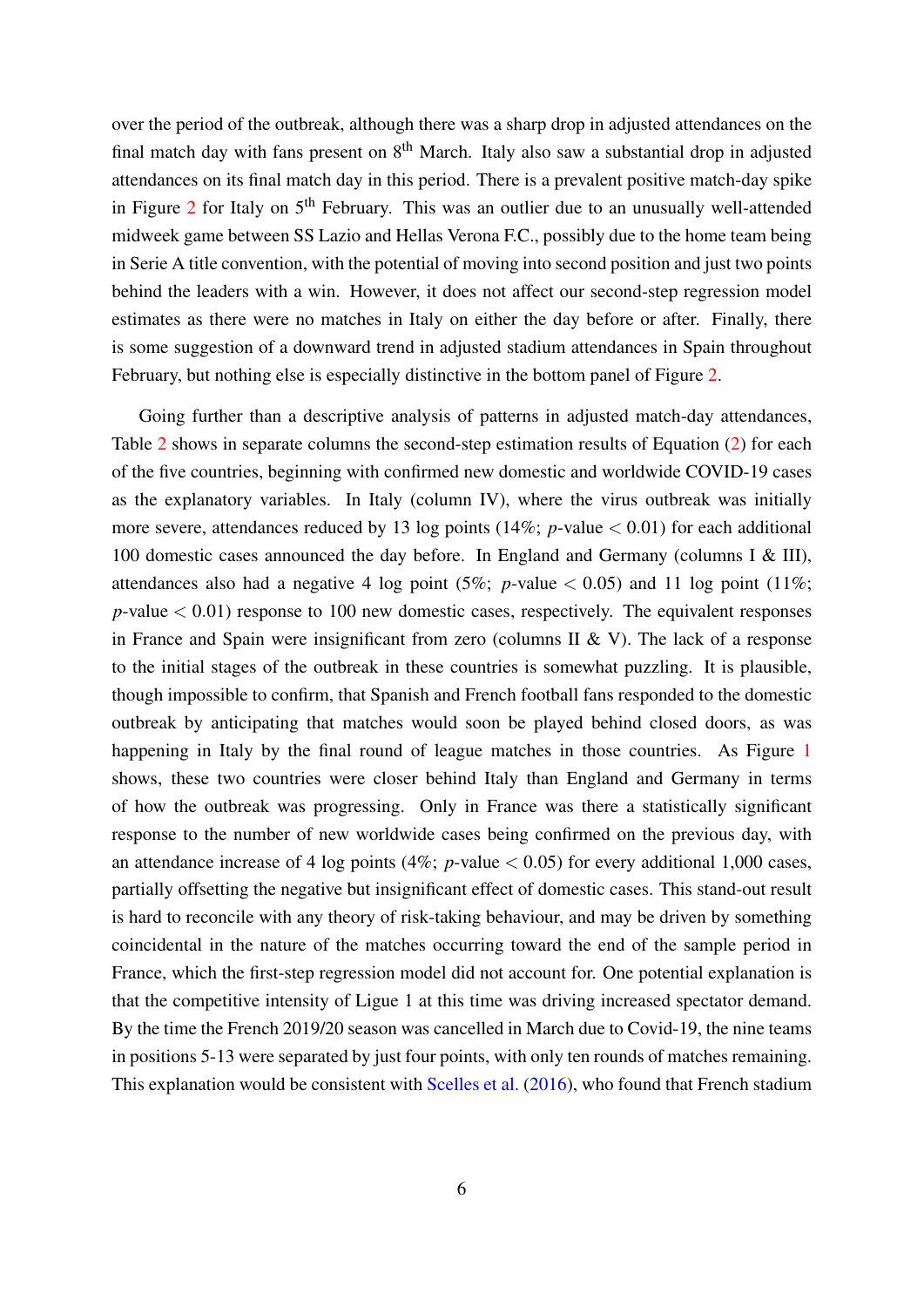attendances are particularly sensitive to the potential prize of qualifying for the UEFA Europa League in positions  $4-6.7$  $4-6.7$ 

Table [3](#page-17-0) shows an equivalent set of results to Table [2,](#page-16-0) using the numbers of COVID-19 related deaths on the previous day instead of confirmed cases as the explanatory variable in Equation [\(2\)](#page-4-1). Again, only in France (column II) was there a significant match-day attendance response to the number of new worldwide deaths from the virus announced on the previous day. Germany had not experienced any domestic deaths from the virus by the last football match with spectators. The numbers of daily deaths from the virus were small and not yet consistent in England, France and Spain by the time their football seasons were halted, and there was no significant effects of these small numbers on stadium attendances in these two countries. In Italy (column IV), an additional domestic death confirmed the day before was associated with a substantial and significant 5 log point ( $p$ -value  $< 0.01$ ) reduction in match-day attendances. In England and Germany, stadiums frequently sell out, implying excess demand. This makes it difficult to infer the true extent of the implied overall demand response to the COVID-19 outbreak from the estimates here. But sell outs are rare in Italy. Therefore, it is more reasonable to view the estimates from Serie A as capturing something of the true extent to which fans were deterred from going to the stadiums by negative news about the domestic virus outbreak.

As a caveat, if some of the attendance data used here reflect the number of tickets sold for matches rather than the seats actually filled on the day, which is likely, then the estimated responses to the outbreak here could be upper bounds.<sup>[8](#page-7-1)</sup> In other words, it is plausible that fans could have increasingly chosen not to use their advance purchased tickets during the outbreak, including season tickets, and that is not captured here. For example, the estimated negative attendance response in Germany from 100 new domestic cases was 11 log points (Table [2,](#page-16-0) column III). However, [Schreyer et al.](#page-13-7) [\(2019\)](#page-13-7) described how up to one in ten tickets sold in the German Bundesliga went unused in recent seasons. Further, fans in this league responded to the perceived increased risk to their safety after the major terrorist attack in Paris on 13<sup>th</sup> November, 2015, with increased no-show behaviour in the following weeks [\(Frevel & Schreyer,](#page-12-11) [2020\)](#page-12-11). The German attendance data used here are more likely to reflect tickets sold rather than actual attendances than for the other countries.<sup>[9](#page-7-2)</sup> This suggests that there could have been a

<span id="page-7-0"></span> $7$ Teams only qualify for the UEFA Europa League by finishing in positions 5 and 6 if the winners of the two domestic cup competitions finished in the top four positions. There was a high likelihood in February and March of the 2019/20 season, that the dominant league leaders Paris Saint Germain F.C. would go on to win the two domestic cup competitions, which subsequently happened.

<span id="page-7-1"></span><sup>&</sup>lt;sup>8</sup>The over-reporting of football stadium attendances has been widely in the media. (e.g., Ian Thomson in the Guardian, September 2017, "Football clubs should stop exaggerating their attendance figures"; [https://www.theguardian.com/football/2017/sep/28/football-clubs-leagues-attendance-figures-arsenal-celtic-mls\)](https://www.theguardian.com/football/2017/sep/28/football-clubs-leagues-attendance-figures-arsenal-celtic-mls).

<span id="page-7-2"></span><sup>&</sup>lt;sup>9</sup>The data used here from Germany frequently report round attendance numbers that reflect stadium capacities, such as 75,000 for Bayern Munich in practically every home game, and this tendency is more frequent than in the data from other countries.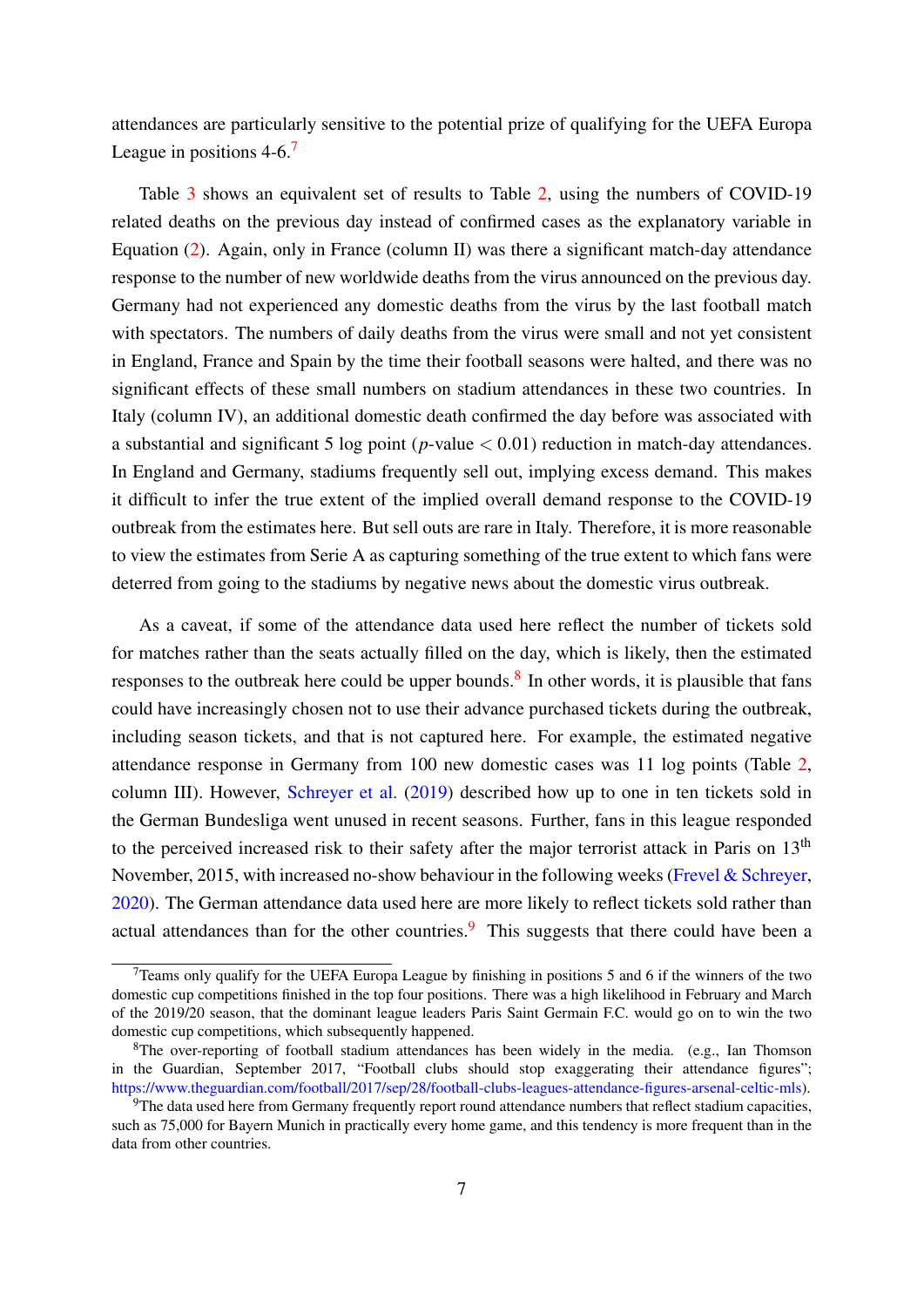more significant spectator demand response in Germany to the COVID-19 outbreak if it were possible to account fully for the numbers of people attending matches rather than the numbers of tickets sold.

### 5 Policy implications

The focus of this study has been on the impacts of COVID-19 on spectator demand for football. But the reality is that the reverse relationship is equally pertinent: what impact does professional football and live spectator sport have on the spread of the virus? Social distancing measures saw the end of fans in many stadiums in Western Europe from March 2020, as the pandemic was brought under control. There is some historical evidence that major sports events can have significant public health impacts. There is indicative evidence of heightened influenza infection rates from the 2002 Winter Olympics [\(Gundlapalli et al.,](#page-12-12) [2006\)](#page-12-12) and the 2006 FIFA World Cup [\(Schenkel et al.,](#page-13-8) [2006\)](#page-13-8). Even more convincing evidence was found by studying the annual National Football League Super Bowl. Using a differences-in-differences approach, [Stoecker et al.](#page-14-4) [\(2016\)](#page-14-4) found that cities in the United States which were represented in the Super Bowl had an 18% increase in influenza deaths. Nonetheless, part of understanding when to allow fans back into sports stadiums is knowing how far demand will be reduced by any ongoing risk of infection. In other words, if fans were allowed back tomorrow, will few enough actually turn up and congregate such that social distancing in the stadium, concourses and surroundings is practical?

The results here cast a shadow over the possibility that spectator sport will rebound even when social distancing measures are eased by governments. One argument is that there will be a pent-up demand effect, that could offset or even override the negative effects from any ongoing risk of COVID-19 infection. Two of the most sustained attendance increases in the history of English football came after the suspensions brought about by each World War (e.g., Dobson  $\&$ [Goddard,](#page-11-10) [1995\)](#page-11-10). But this is a tentative parallel at best, as the results here show that in the initial stages of the European COVID-19 outbreak there were already substantial negative demand responses, suggestively because of the implied risk of infection, even when the significance of the disease and its implications were both being played down by politicians.<sup>[10](#page-8-0)</sup>

<span id="page-8-0"></span><sup>&</sup>lt;sup>10</sup>For example, the UK Prime Minister boasted of continuing to shake hands on  $3<sup>rd</sup>$  March 2020 and was observed doing so on 9<sup>th</sup> March 2020; see The Guardian, 5<sup>th</sup> May 2020: <https://www.theguardian.com/politics/2020/may/05/boris-johnson-boasted-of-shaking-hands-on-day-sage-warned-not-to>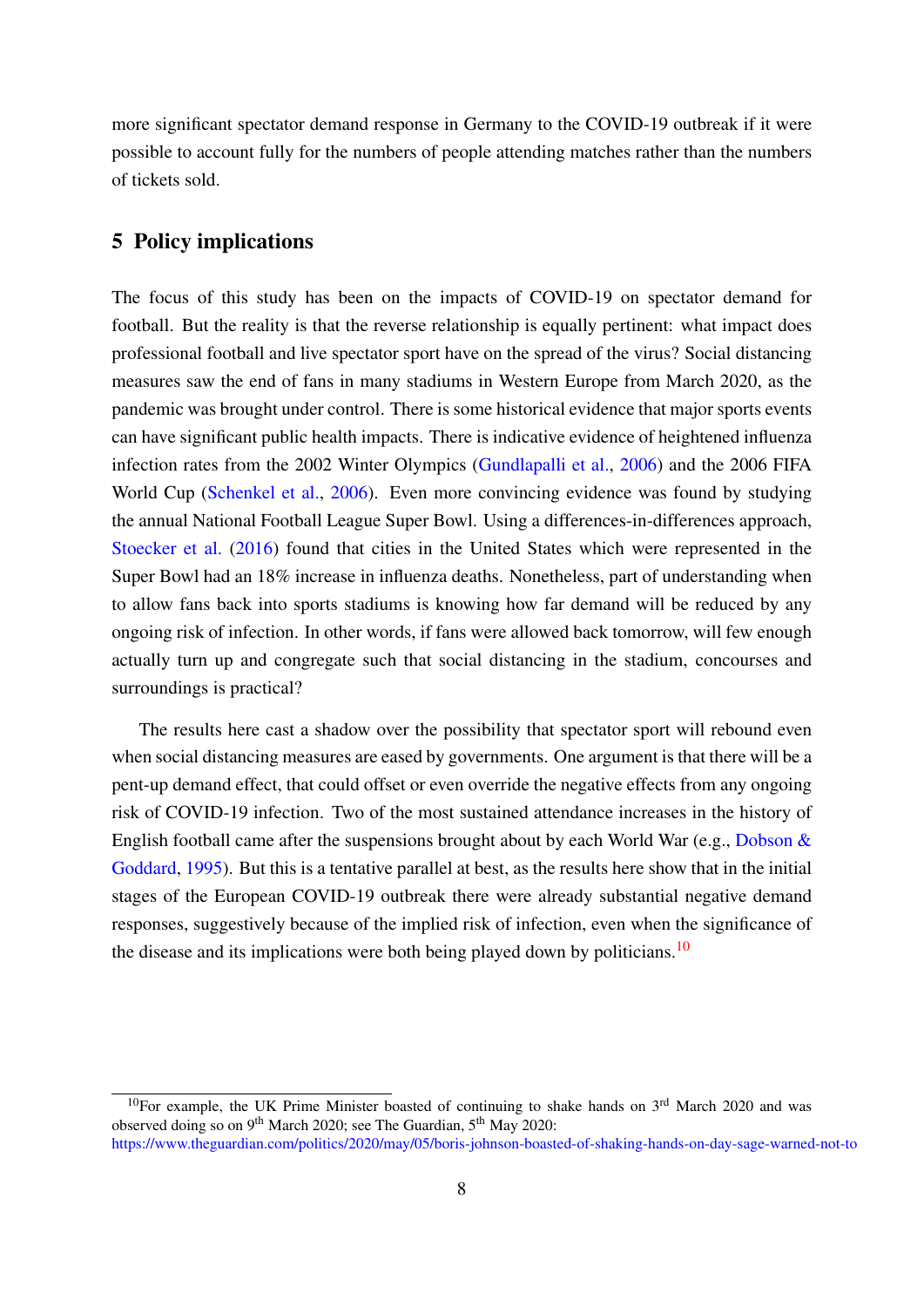The elite European football clubs represented in this study are likely to survive the outbreak financially, given their access to substantial funds besides match-day gate receipts.<sup>[11](#page-9-0)</sup> But professional football below that level still largely relies on getting the fans in on match days. By forensically studying the 2018/19 accounts of professional football clubs in England and Wales, [Szymanski](#page-14-5) [\(2020\)](#page-14-5) has found that the majority of these firms were already on the verge of insolvency before the loss of revenues and write-down of assets, i.e., player valuations, due to COVID-19.<sup>[12](#page-9-1)</sup> Our results here imply that clubs will likely face substantial ongoing losses even after they can fully re-open their stadiums, since spectator demand will be decreased so long as there is a continued risk of becoming infected at matches.

Given the suggested reluctance of fans to return to football stadiums when social distancing measures are relaxed, clubs may have to become especially flexible and agile with dynamic ticket pricing to begin with, until they understand how their customer base has altered, learning from the studies of when this has been applied by sports organisations in the past (e.g., [Shapiro & Drayer,](#page-13-9) [2012,](#page-13-9) [2014,](#page-13-10) and specifically for football, [Kemper & Breuer,](#page-12-13) [2016.](#page-12-13) See also [Soebbing,](#page-14-6) [2019,](#page-14-6) for a survey on the economics of sports ticket pricing). [Kemper &](#page-12-13) [Breuer](#page-12-13) [\(2016\)](#page-12-13) showed that ticket prices for home fixtures at Derby County F.C., a team in the second tier of English football, systematically increased over time from a base starting price as the stadium filled up to a matchday. This suggests that football fans are myopic. With potentially restricted stadium capacities when crowds are allowed back into stadiums post COVID-19, clubs could look to exploit the tendency of their fans to buy tickets late by significantly increasing prices in the days leading up to matches.

In a world with social distancing and people who are concerned about the risks of catching or passing on COVID-19, teams could also look toward group 'friends and family' ticketing. If the restrictions imposed by authorities involve minimum distances between numbers of households in public spaces, then group price discounts may increase revenue by filling a greater proportion of seats. We found little evidence on the extent to which elite football clubs already apply family discounts, but [Clowes & Clements](#page-11-11) [\(2003\)](#page-11-11) found that they were rare over two decades ago in the English Premier League, suggesting that clubs saw little added value in them. COVID-19 may change this.

With reduced capacities, some clubs will have to decide who among their supporters should be offered seats first. For two reasons, it is clear that they should prefer longstanding season

<span id="page-9-0"></span><sup>&</sup>lt;sup>11</sup>See the Deloitte Football Money League 2020 report for estimates of the dependence of top European football clubs on gate receipts and related revenues;

<https://www2.deloitte.com/bg/en/pages/finance/articles/football-money-league-2020.html>

<span id="page-9-1"></span><sup>&</sup>lt;sup>12</sup>This research was presented at the Reading Online Sport Economics Seminars (ROSES) on 17 April 2020. See here for a public recording:

[https://www.youtube.com/watch?time\\_continue=4006&v=viPqe93rW2c&feature=emb\\_logo](https://www.youtube.com/watch?time_continue=4006&v=viPqe93rW2c&feature=emb_logo)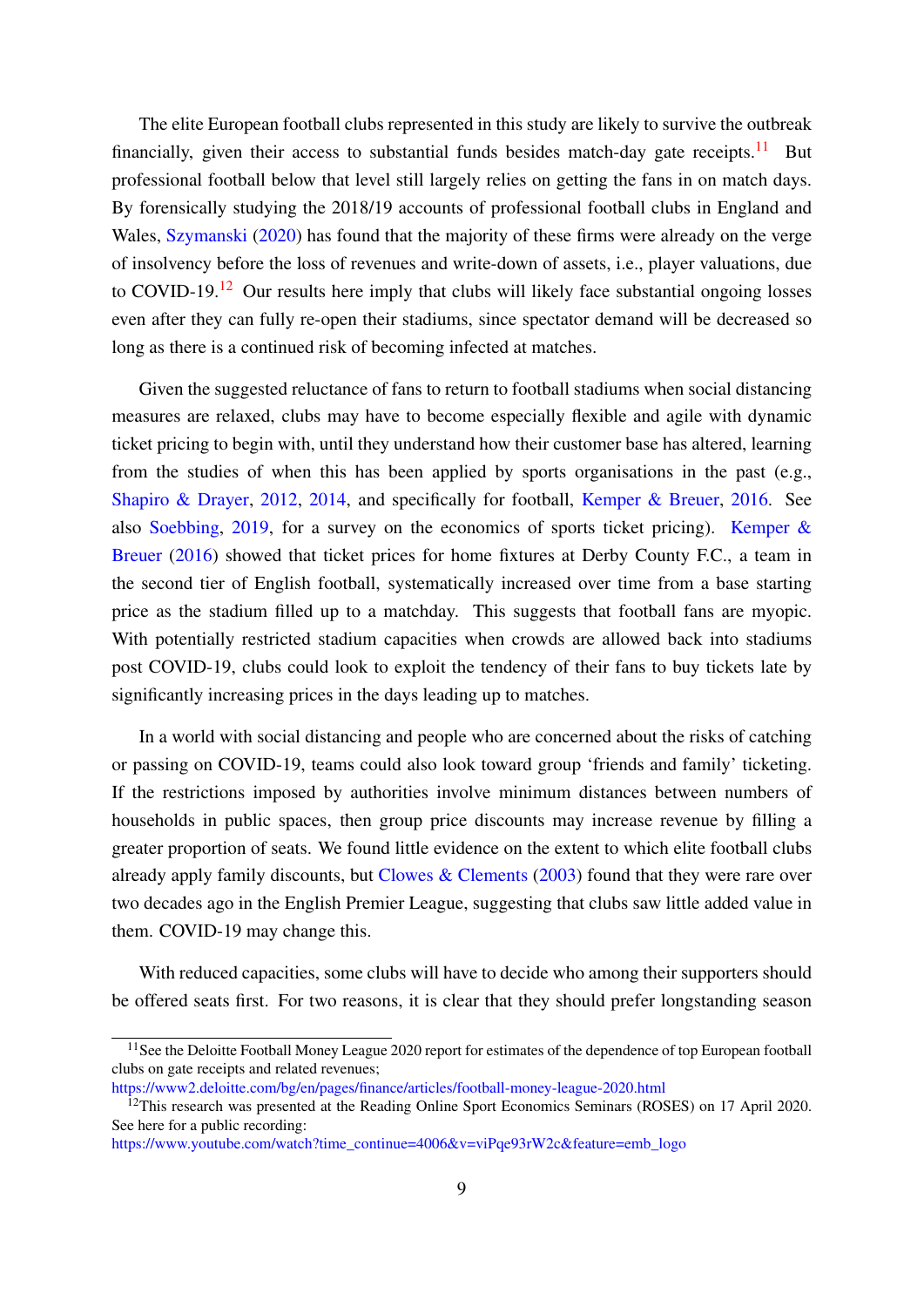ticket holders. First, clubs should want to protect the loyalty of these customers (see [Schreyer](#page-13-11) [et al.,](#page-13-11) [2018,](#page-13-11) for evidence on the determinants of stadium attendance by season ticket holders). Second, these supporters are likely to have higher willingness to pay (e.g., [Simmons,](#page-13-3) [1996\)](#page-13-3), and thus clubs could generate greater revenues from this group.

Besides matchday ticketing strategies, clubs may have to find more innovative ways of raising revenue with their stadiums. For example, one particularly innovative club in England has erected a screen on its pitch to show new and classic films as a drive-in cinema - though the groundsman was probably not too pleased about it.<sup>[13](#page-10-0)</sup>

It is likely that if the present structures of professional football are to survive, then some degree of consolidation will be required in response to the crisis caused by COVID-19. [Szymanski](#page-14-5) [\(2020\)](#page-14-5) notes that this is particularly the case since much of football club debt is owed to other clubs. He suggests that consolidation should involve assigning all future broadcast rights to a collective fund, from which those unable to collect unpaid debts can make claims, including delayed transfer fees and player wages. In other words, the only way to save the professional football pyramid today is to leverage the future value of football after COVID-19.

#### 6 Concluding remarks

This paper provides an analysis of the initial impact of COVID-19 on the demand for attending elite-level football matches. There were negative impacts on revealed spectator demand in Italy, England and Germany during the initial outbreak in Europe, though only in response to the domestic outbreaks rather than the emerging worldwide picture. In France and Spain, there was no statistically significant response to the respective domestic outbreaks. There were significant positive effects of global cases and deaths in France, though we speculate that this was driven by the coincident demand effects of how competitive the Ligue 1 season was in February and March 2020.

Turning to future research, the nature of the reporting of the virus, and of football, affords a more thorough regional demand and response analysis to the outbreak, that may even guide policy makers in managing suppression measures going forward. But applying these results too far beyond the initial outbreak period would be speculative because, if nothing else, a pent-up demand effect might be expected once football matches and other public events resume. It would also be interesting to compare results from football to other frequent and major sports events in Europe over the same period, such as basketball games. A similar analysis of

<span id="page-10-0"></span><sup>13</sup>BBC Sport, 22nd May 2020: <https://www.bbc.co.uk/sport/football/52680375>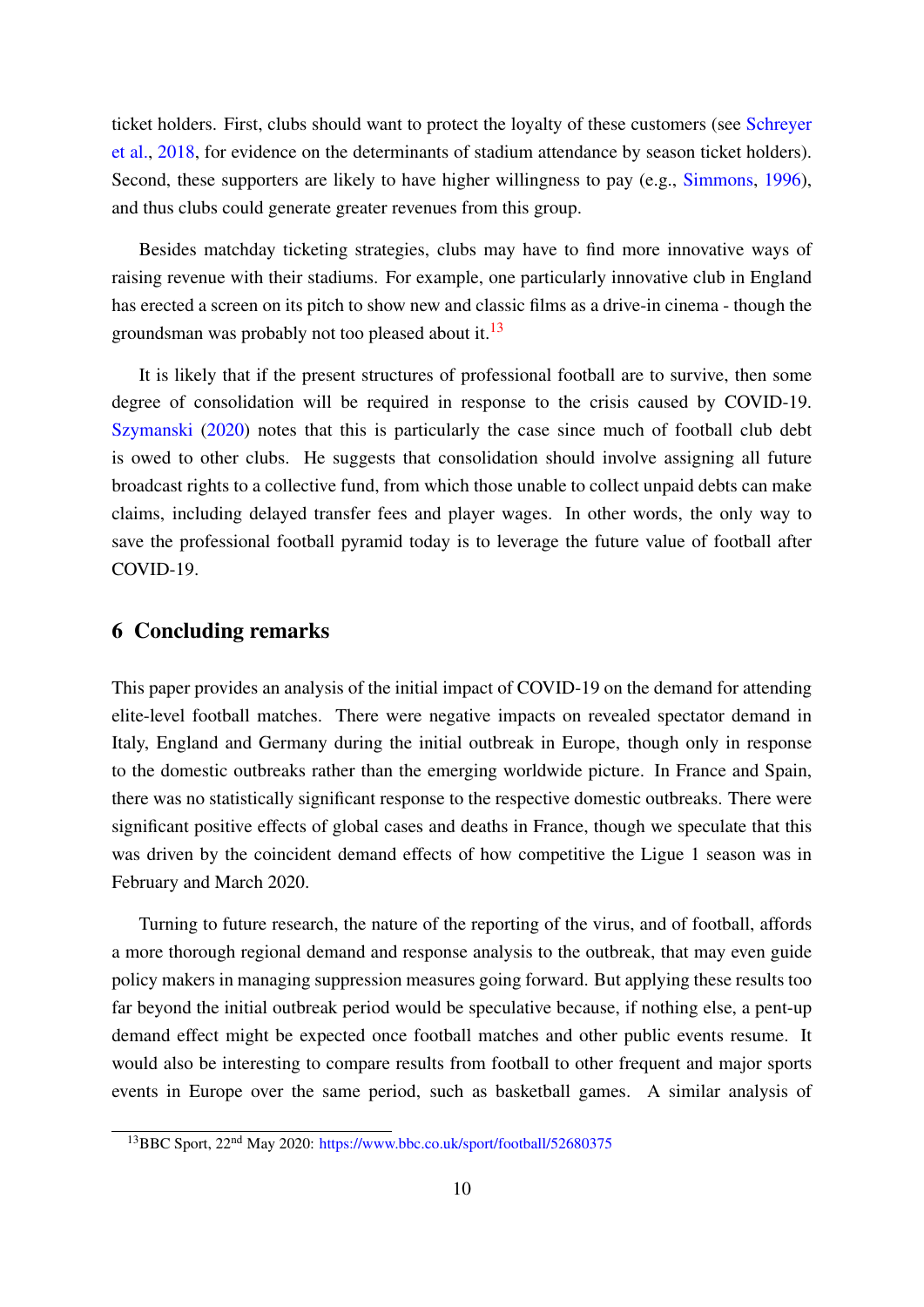the H1N1 'Swine Flu' outbreak of 2009 in Europe may also demonstrate how general these responses are, though that outbreak was substantially less lethal. Finally, more detailed data might allow a comparison of whether these patterns are driven by season-ticket holder no shows or more casual fans staying away from the stadiums, with potentially different management implications in either case. Though such data are difficult to come by, recent studies of German professional football have shown that making such a distinction can reveal novel patterns in fan behaviour [\(Schreyer & Däuper,](#page-13-12) [2018;](#page-13-12) [Schreyer et al.,](#page-13-13) [2016,](#page-13-13) [2019\)](#page-13-7).

#### References

- <span id="page-11-3"></span>Andreff, W., & Scelles, N. (2015). Walter C. Neale 50 years after: Beyond competitive balance, the league standing effect tested With French football data. *Journal of Sports Economics*, *16*(8), 819–834.
- <span id="page-11-9"></span>Angrist, J. D., & Pischke, J.-S. (2009). *Mostly harmless econometrics: An empiricist's companion*. No. 8769 in Economics Books. Princeton University Press.
- <span id="page-11-0"></span>Benoit, M. (2008). The politicization of football: The European game and the approach to the Second World War. *Soccer & Society*, *9*(4), 532–550.
- <span id="page-11-1"></span>Bird, P. J. W. N. (1982). The demand for league football. *Applied Economics*, *14*(6), 637–649.
- <span id="page-11-4"></span>Bond, A. J., & Addesa, F. (2020). Competitive intensity, fans' expectations, and match-day tickets sold in the Italian football Serie A, 2012-2015. *Journal of Sports Economics*, *21*(1), 20–43.
- <span id="page-11-2"></span>Buraimo, B. (2008). Stadium attendance and television audience demand in English league football. *Managerial and Decision Economics*, *29*(6), 513–523.
- <span id="page-11-5"></span>Buraimo, B., Tena, J. D., & de la Piedra, J. D. (2018). Attendance demand in a developing football market: The case of the Peruvian first division. *European Sport Management Quarterly*, *18*(5), 671–686.
- <span id="page-11-11"></span>Clowes, J., & Clements, N. (2003). An exploration of discriminatory ticket pricing practice in the English football Premier League. *Managing Leisure*, *8*(3), 105–120.
- <span id="page-11-7"></span>Cox, A. (2018). Spectator demand, uncertainty of results, and public interest: Evidence from the English Premier League. *Journal of Sports Economics*, *19*(1), 3–30.
- <span id="page-11-10"></span>Dobson, S. M., & Goddard, J. A. (1995). The demand for professional league football in England and Wales, 1925-92. *Journal of the Royal Statistical Society. Series D (The Statistician)*, *44*(2), 259–277.
- <span id="page-11-8"></span>Donald, S. G., & Lang, K. (2007). Inference with difference-in-differences and other panel data. *The Review of Economics and Statistics*, *89*(2), 221–233.
- <span id="page-11-6"></span>Elo, A. E. (1978). *The rating of chessplayers, past and present*. London: Batsford.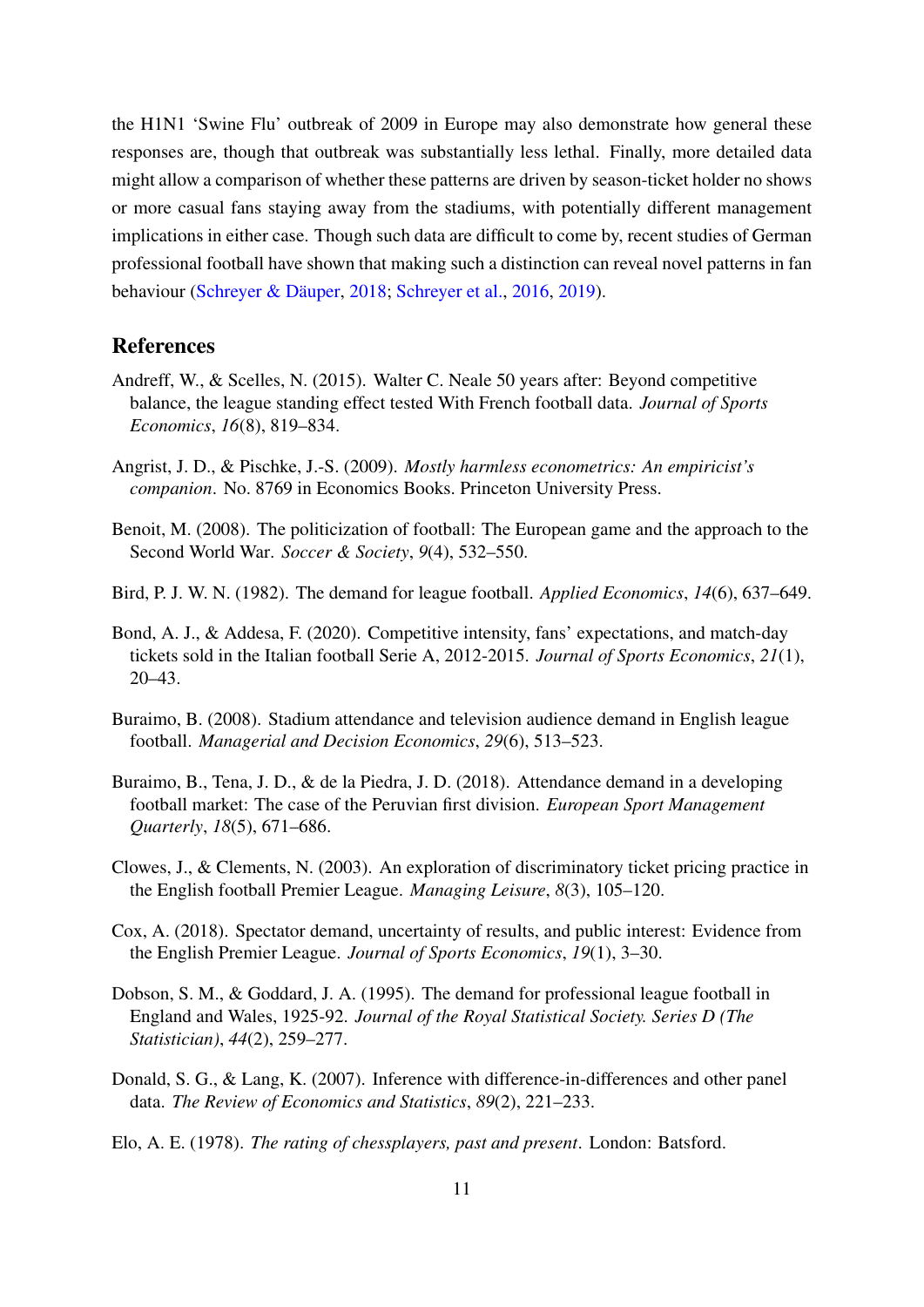- <span id="page-12-3"></span>Feehan, P., Forrest, D., & Simmons, R. (2003). Premier league soccer: Normal or inferior good? *European Sport Management Quarterly*, *3*(1), 31–45.
- <span id="page-12-4"></span>Forrest, D., & Simmons, R. (2002). Outcome uncertainty and attendance demand in sport: The case of English soccer. *Journal of the Royal Statistical Society: Series D (The Statistician)*, *51*(2), 229–241.
- <span id="page-12-11"></span>Frevel, N., & Schreyer, D. (2020). Behavioral responses to terrorist attacks: Empirical evidence from professional football. *Applied Economics Letters*, *27*(3), 244–247.
- <span id="page-12-5"></span>Garcia, J., & Rodríguez, P. (2002). The determinants of football match attendance revisited: Empirical evidence from the Spanish football league. *Journal of Sports Economics*, *3*(1), 18–38.
- <span id="page-12-6"></span>Gitter, S. (2017). The H1N1 virus and Mexican baseball attendance. *Athens Journal of Sports*, *4*(4).
- <span id="page-12-0"></span>Giulianotti, R. (2012). Football. *The Wiley-Blackwell Encyclopedia of Globalization*.
- <span id="page-12-10"></span>Goller, D., & Krumer, A. (2020). Let's meet as usual: Do games played on non-frequent days differ? Evidence from top European soccer leagues. *European Journal of Operational Research*, *In press*.
- <span id="page-12-12"></span>Gundlapalli, A. V., Rubin, M. A., Samore, M. H., Lopansri, B., Lahey, T., McGuire, H. L., Winthrop, K. L., Dunn, J. J., Willick, S. E., Vosters, R. L., et al. (2006). Influenza, Winter Olympiad, 2002. *Emerging Infectious Diseases*, *12*(1), 144–146.
- <span id="page-12-7"></span>Hvattum, L. M., & Arntzen, H. (2010). Using ELO ratings for match result prediction in association football. *International Journal of Forecasting*, *26*(3), 460–470.
- <span id="page-12-13"></span>Kemper, C., & Breuer, C. (2016). Dynamic ticket pricing and the impact of time – an analysis of price paths of the English soccer club Derby County. *European Sport Management Quarterly*, *16*(2), 233–253.
- <span id="page-12-1"></span>Keogh-Brown, M. R., Wren-Lewis, S., Edmunds, W. J., Beutels, P., & Smith, R. D. (2010). The possible macroeconomic impact on the UK of an influenza pandemic. *Health Economics*, *19*(11), 1345–1360.
- <span id="page-12-8"></span>Kringstad, M., & Gerrard, B. (2004). The concepts of competitive balance and uncertainty of outcome. In G. T. Papanikos (Ed.) *The economics and management of mega athletic events: Olympic Games, professional sports and other essays*. Athens, Greece: ATINER.
- <span id="page-12-9"></span>Kringstad, M., & Gerrard, B. (2005). Theory and evidence on competitive intensity in European soccer. In *Ottawa International Association of Sports Economists conference paper*. Ottawa, Canada.
- <span id="page-12-2"></span>Kuo, H.-I., Chang, C.-L., Huang, B.-W., Chen, C.-C., & McAleer, M. (2009). Estimating the impact of Avian Flu on international tourism demand using panel data. *Tourism Economics*, *15*(3), 501–511.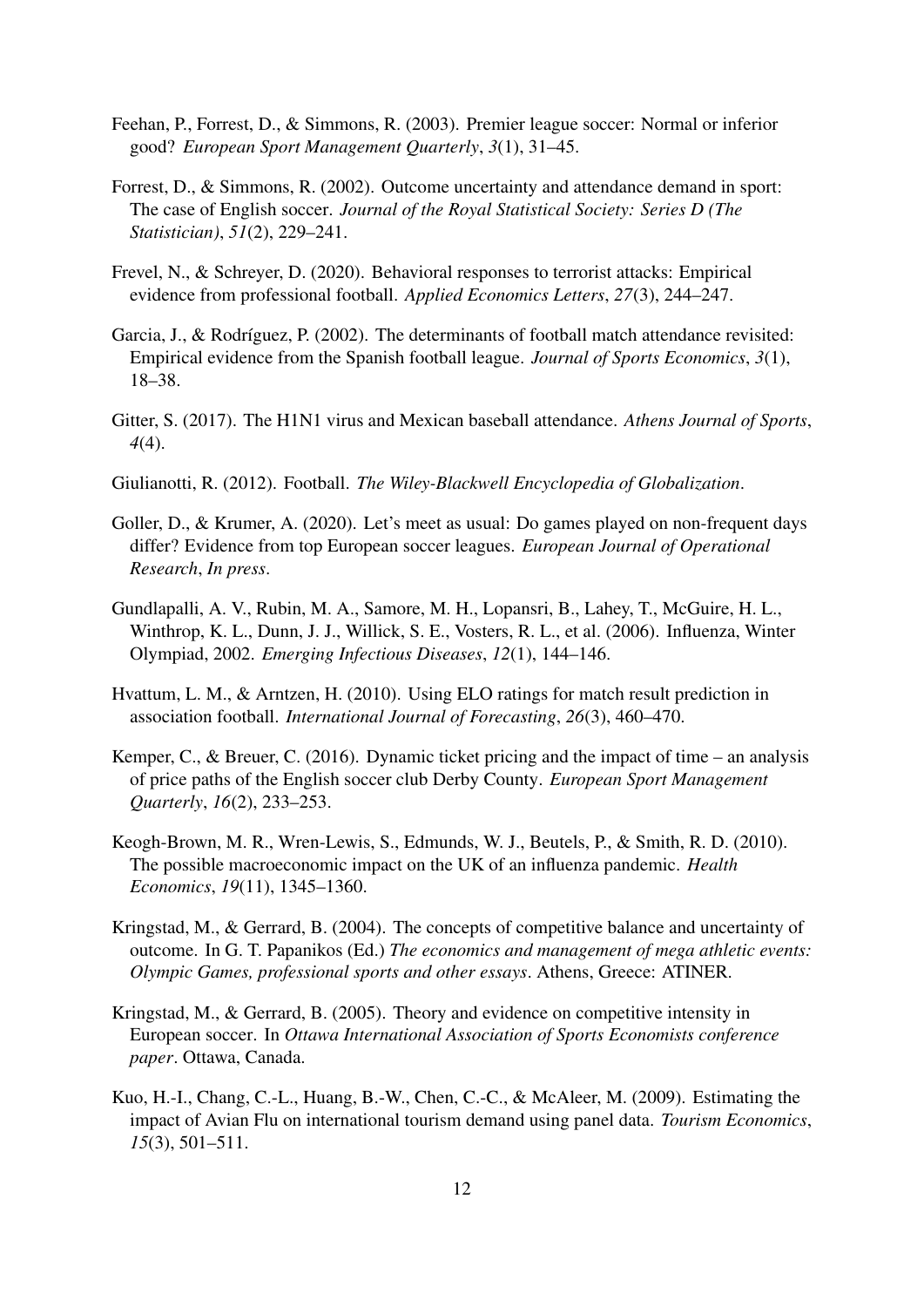- <span id="page-13-1"></span>Page, S., Song, H., & Wu, D. C. (2012). Assessing the impacts of the Global Economic Crisis and Swine Flu on inbound tourism demand in the United Kingdom. *Journal of Travel Research*, *51*(2), 142–153.
- <span id="page-13-4"></span>Pawlowski, T., & Anders, C. (2012). Stadium attendance in German professional football – the (un)importance of uncertainty of outcome reconsidered. *Applied Economics Letters*, *19*(16), 1553–1556.
- <span id="page-13-2"></span>Rassy, D., & Smith, R. D. (2013). The economic impact of H1N1 on Mexico's tourist and pork sectors. *Health Economics*, *22*(7), 824–834.
- <span id="page-13-5"></span>Reade, J. J., Schreyer, D., & Singleton, C. (2020). Stadium attendance demand during the covid-19 crisis: early empirical evidence from belarus. *Applied Economics Letters*, *0*(0), 1–6.
- <span id="page-13-0"></span>Reuters (2020). Over half of people tested in Italy's Bergamo have COVID-19 antibodies. URL <https://reut.rs/2YckFFm>
- <span id="page-13-6"></span>Scelles, N., Durand, C., Bonnal, L., Goyeau, D., & Andreff, W. (2016). Do all sporting prizes have a significant positive impact on attendance in a European national football league? Competitive intensity in the French Ligue 1. *Ekonomicheskaya Politika/Economic Policy*, *11*(3), 82–107.
- <span id="page-13-8"></span>Schenkel, K., Williams, C., Eckmanns, T., Poggensee, G., Benzler, J., Josephsen, J., & Krause, G. (2006). Enhanced surveillance of infectious diseases: The 2006 FIFA World Cup experience, Germany. *Eurosurveillance*, *11*(12), 15–16.
- <span id="page-13-12"></span>Schreyer, D., & Däuper, D. (2018). Determinants of spectator no-show behaviour: First empirical evidence from the German Bundesliga. *Applied Economics Letters*, *25*(21), 1475–1480.
- <span id="page-13-13"></span>Schreyer, D., Schmidt, S. L., & Torgler, B. (2016). Against all odds? Exploring the role of game outcome uncertainty in season ticket holders' stadium attendance demand. *Journal of Economic Psychology*, *56*, 192 – 217.
- <span id="page-13-11"></span>Schreyer, D., Schmidt, S. L., & Torgler, B. (2018). Predicting season ticket holder loyalty using geographical information. *Applied Economics Letters*, *25*(4), 272–277.
- <span id="page-13-7"></span>Schreyer, D., Schmidt, S. L., & Torgler, B. (2019). Football spectator no-show behavior. *Journal of Sports Economics*, *20*(4), 580–602.
- <span id="page-13-9"></span>Shapiro, S. L., & Drayer, J. (2012). A new age of demand-based pricing: An examination of dynamic ticket pricing and secondary market prices in Major League Baseball. *Journal of Sport Management*, *26*(6), 532–546.
- <span id="page-13-10"></span>Shapiro, S. L., & Drayer, J. (2014). An examination of dynamic ticket pricing and secondary market price determinants in Major League Baseball. *Sport Management Review*, *17*(2), 145–159.
- <span id="page-13-3"></span>Simmons, R. (1996). The demand for English League Football: A club-level analysis. *Applied Economics*, *28*(2), 139–155.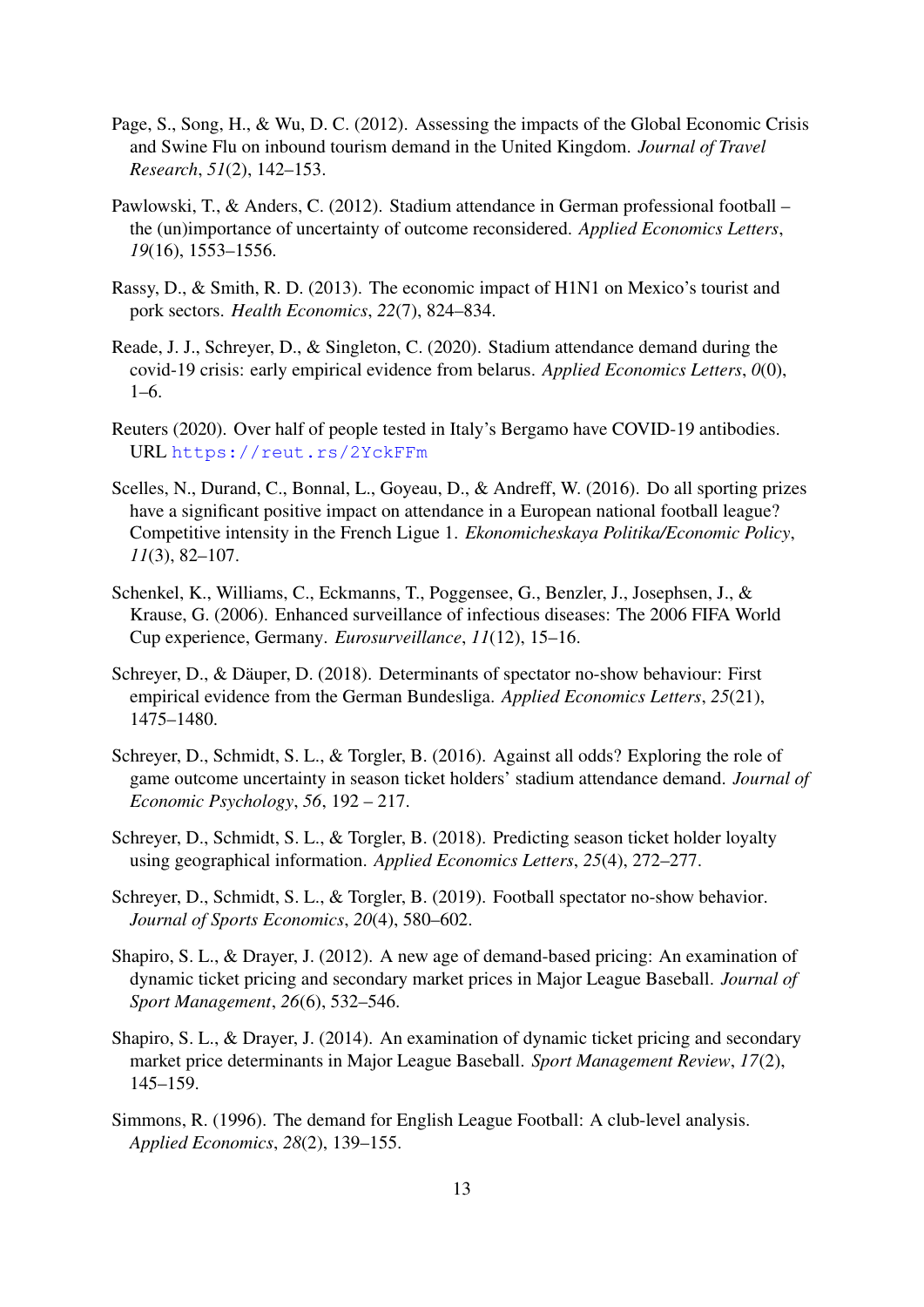- <span id="page-14-2"></span>Simmons, R., & Forrest, D. (2006). New issues in attendance demand: The case of the English Football League. *Journal of Sports Economics*, *7*(3), 247–263.
- <span id="page-14-6"></span>Soebbing, B. P. (2019). Ticket Pricing. In P. Downward, B. Frick, B. R. Humphreys, T. Pawlowski, J. E. Ruseski, & B. P. Soebbing (Eds.) *The SAGE Handbook of Sports Economics*. California, United States: SAGE Publishing.
- <span id="page-14-4"></span>Stoecker, C., Sanders, N. J., & Barreca, A. (2016). Success is something to sneeze at: Influenza mortality in cities that participate in the Super Bowl. *American Journal of Health Economics*, *2*(1), 125–143.
- <span id="page-14-5"></span>Szymanski, S. (2020). Covid-19 and football club insolvency. Mimeo.
- <span id="page-14-3"></span>Valenti, M., Scelles, N., & Morrow, S. (2020). The determinants of stadium attendance in elite women's football: Evidence from the uefa women's champions league. *Sport Management Review*, *23*(3), 509–520.
- <span id="page-14-0"></span>Verdoni, L., Mazza, A., Gervasoni, A., Martelli, L., Ruggeri, M., Ciuffreda, M., Bonanomi, E., & D'Antiga, L. (2020). An outbreak of severe Kawasaki-like disease at the Italian epicentre of the SARS-CoV-2 epidemic: an observational cohort study. *The Lancet*, *395*(10239), 1771–1778.
- <span id="page-14-1"></span>Woolridge, J. (2002). Mapping the stars: Stardom in English professional football 1890-1946. *Soccer & Society*, *3*(2), 51–69.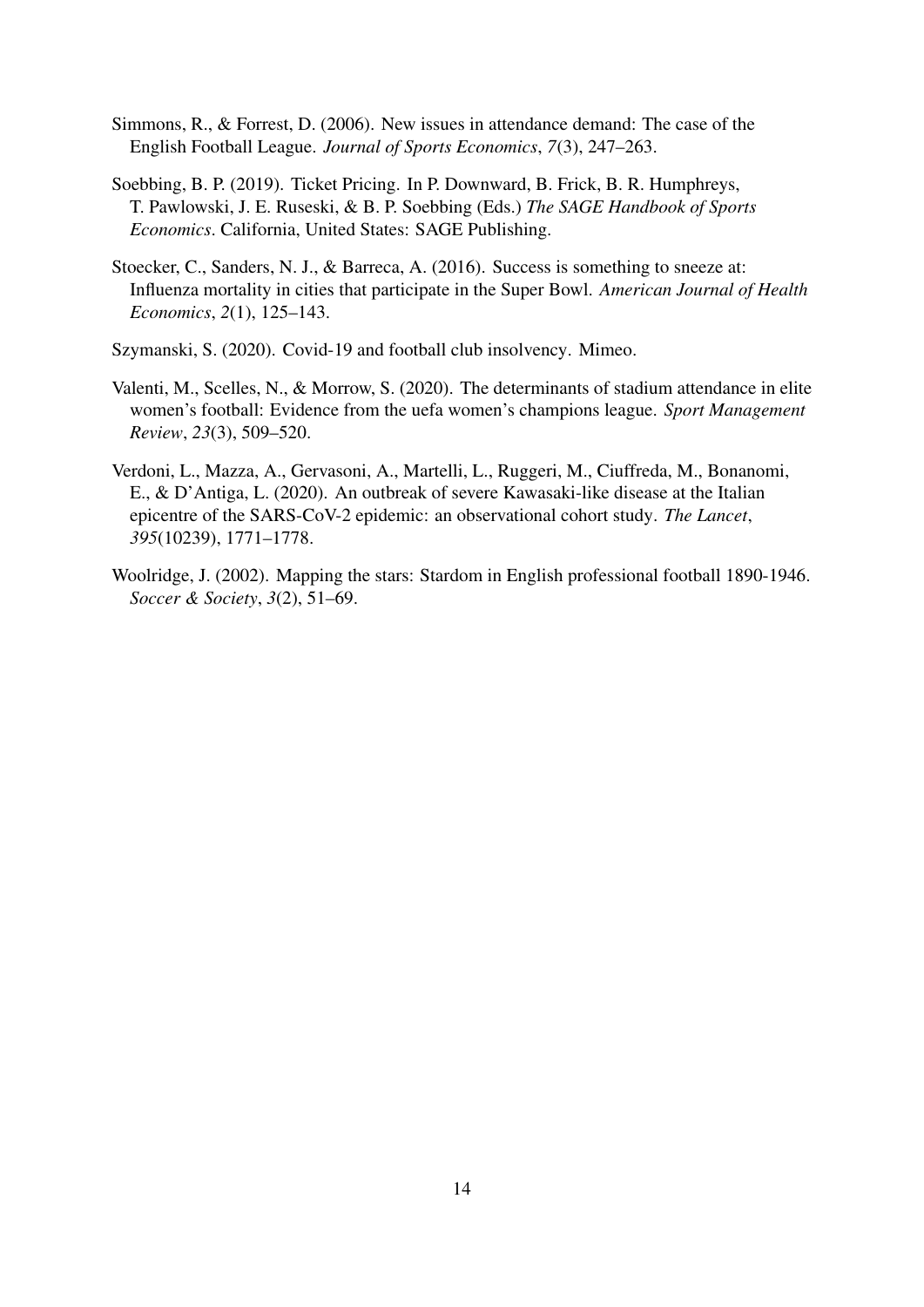<span id="page-15-0"></span>

|                               | Mean | St. Dev. | Min.  | Median | Max. |
|-------------------------------|------|----------|-------|--------|------|
| <b>English Premier League</b> |      |          |       |        |      |
| Attendance (1000s)            | 37.5 | 16.4     | 10.0  | 32.0   | 83.2 |
| Home Elo rating               | 1153 | 124      | 855   | 1129   | 1548 |
| Away Elo rating               | 1147 | 121      | 871   | 1119   | 1552 |
| $N$ of (home) teams           |      |          | 29    |        |      |
| $N$ of home-away team pairs   |      |          | 709   |        |      |
| $N$ of matches                |      |          | 1,808 |        |      |
| <b>French Ligue 1</b>         |      |          |       |        |      |
| Attendance (1000s)            | 22.0 | 12.8     | 1.1   | 17.6   | 65.4 |
| Home Elo rating               | 1115 | 109      | 847   | 1102   | 1465 |
| Away Elo rating               | 1110 | 106      | 858   | 1090   | 1436 |
| $N$ of (home) teams           |      |          | 27    |        |      |
| $N$ of home-away team pairs   |      |          | 642   |        |      |
| $N$ of matches                |      |          | 1,791 |        |      |
| German Bundesliga             |      |          |       |        |      |
| Attendance (1000s)            | 42.9 | 17.7     | 13.2  | 41.5   | 81.4 |
| Home Elo rating               | 1087 | 105      | 867   | 1075   | 1432 |
| Away Elo rating               | 1083 | 103      | 824   | 1068   | 1400 |
| $N$ of (home) teams           |      |          | 24    |        |      |
| $N$ of home-away team pairs   |      |          | 496   |        |      |
| $N$ of matches                |      |          | 1,447 |        |      |
| <b>Italian Serie A</b>        |      |          |       |        |      |
| Attendance (1000s)            | 24.2 | 14.2     | 0.5   | 19.8   | 79.2 |
| Home Elo rating               | 1140 | 125      | 829   | 1114   | 1498 |
| Away Elo rating               | 1138 | 126      | 857   | 1110   | 1470 |
| $N$ of (home) teams           |      |          | 28    |        |      |
| $N$ of home-away team pairs   |      |          | 661   |        |      |
| $N$ of matches                |      |          | 1,768 |        |      |
| Spanish La Liga               |      |          |       |        |      |
| Attendance (1000s)            | 27.6 | 19.3     | 3.3   | 19.9   | 99.2 |
| Home Elo rating               | 1143 | 119      | 897   | 1123   | 1471 |
| Away Elo rating               | 1142 | 121      | 896   | 1119   | 1476 |
| $N$ of (home) teams           |      |          | 27    |        |      |
| $N$ of home-away team pairs   |      |          | 648   |        |      |
| $N$ of matches                |      |          | 1,787 |        |      |

TABLE 1: Summary statistics over football matches, 2015/16-2019/20

Notes.- statistics are calculated over all matches in the top domestic leagues of England, France, Germany, Italy, and Spain since the beginning of the 2015/16 season. Excludes matches with no spectators, i.e., played 'behind closed doors'. Source.- [worldfootball.net;](https://www.worldfootball.net/) accessed 14 March 2020.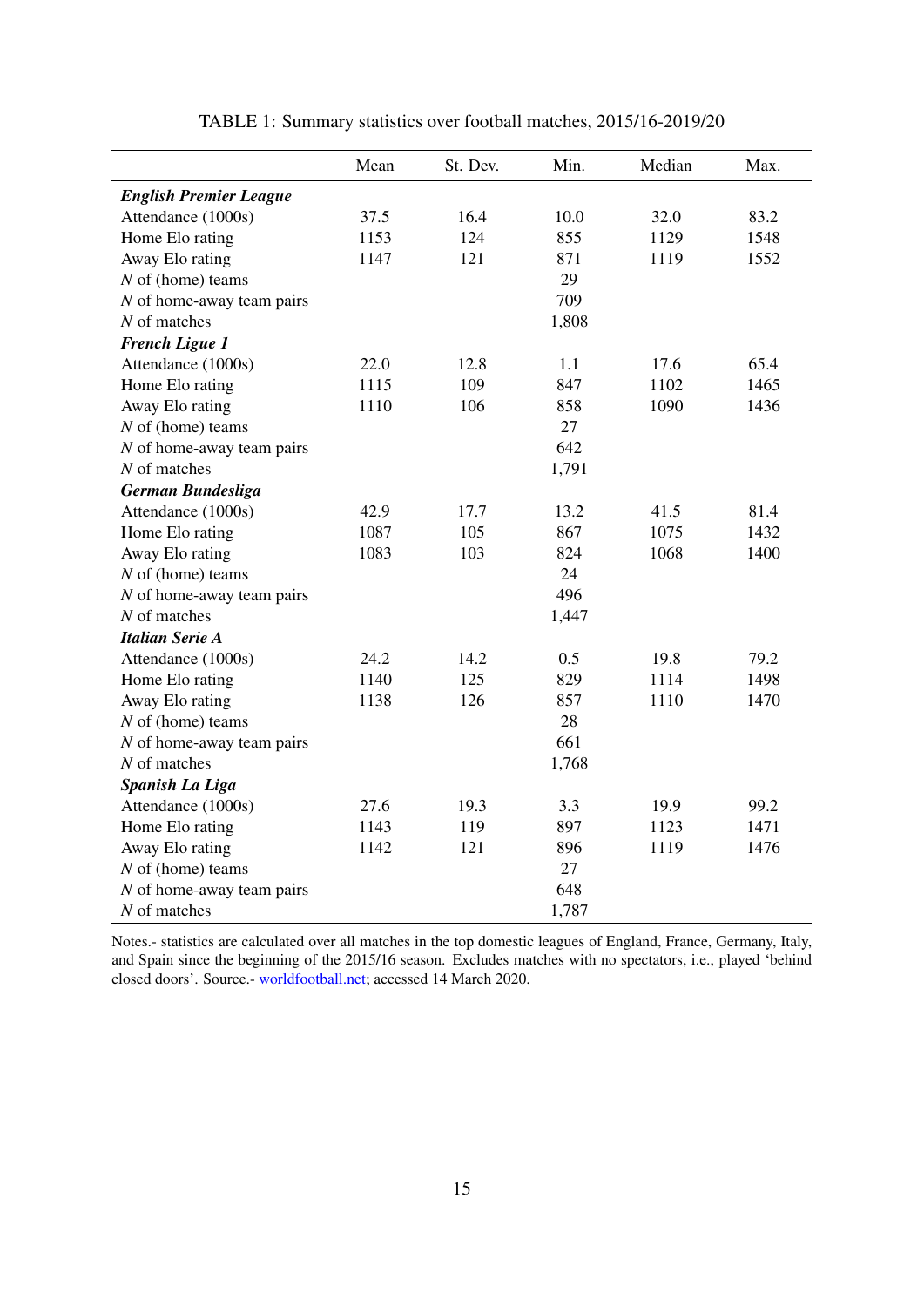|                                                                                                       | England    | France<br>$\bigoplus$ | Germany<br>$\bigoplus$ | $\sum_{i=1}^{n}$<br>Italy | Spain<br>$\hat{\epsilon}$ |
|-------------------------------------------------------------------------------------------------------|------------|-----------------------|------------------------|---------------------------|---------------------------|
|                                                                                                       |            |                       |                        |                           |                           |
| Dependent variable: day-to-day change in adjusted log stadium attendance<br>New domestic cases (100s) | $-0.045**$ | $-0.062$              | $-0.108***$            | $-0.132***$               | 0.083                     |
|                                                                                                       | (0.021)    | (0.076)               | (0.050)                | (0.045)                   | (0.111)                   |
| New worldwide cases (1000s)                                                                           | 0.001      | $0.042**$             | 0.005                  | $-0.003$                  | $-0.009$                  |
|                                                                                                       | (0.001)    | (0.018)               | (0.011)                | (0.005)                   | (0.029)                   |
| Day of the week fixed effects                                                                         | Yes        | Yes                   | Yes                    | Yes                       | Yes                       |
| N of consecutive match days                                                                           |            | $\frac{4}{9}$         | 43                     | $\overline{4}$            | $\frac{4}{9}$             |

<span id="page-16-0"></span>TABLE 2: Second step regression model estimates: effects of the previous day's COVID-19 new confirmed cases on log stadium attendances TABLE 2: Second step regression model estimates: effects of the previous day's COVID-19 new confirmed cases on log stadium attendances

since the beginning of the 2015/16 season. First-step Ns: England, 1,567; France, 1,638; Germany, 1,337; Italy, 1,558; Spain, 1,650. Excludes games played behind closed doors.<br>closed doors.<br>\*\*\*\*\* indicate significance from the Elo ratings of both the home and away teams, as well as home & away team pair (fixture) and home-team-season fixed effects. First step estimated over matches since the beginning of the 2015/16 season. First-step *Ns*: England, 1,567; France, 1,638 ; Germany, 1,337; Italy, 1,558; Spain, 1,650. Excludes games played behind closed doors.

\*\*\*\*\*\*\* indicate significance from zero at 1% and 5% levels, respectively, two-sided tests, robust standard errors are displayed in parentheses.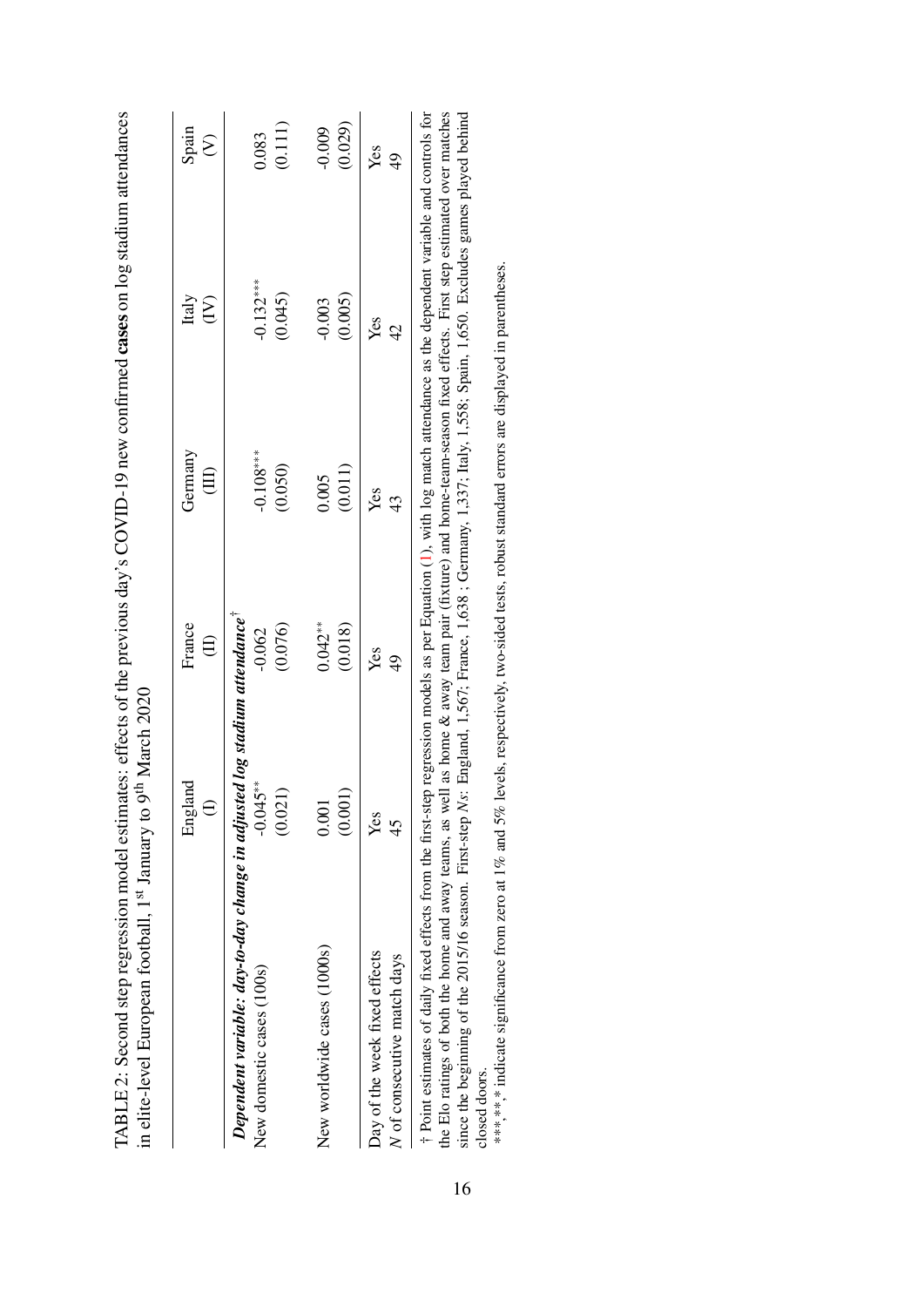| elite-level European football, 1st January to 9th March 2020                                                                 |                   |                         |                         |                        |                                            |
|------------------------------------------------------------------------------------------------------------------------------|-------------------|-------------------------|-------------------------|------------------------|--------------------------------------------|
| Dependent variable: day-to-day change in adjusted log stadium attendance <sup>†</sup><br>ew domestic deaths<br>$\frac{1}{2}$ | England           | France                  | Germany<br>(III)        | Italy<br>$(Y)$         | $\mathop{\rm Span}\limits_{(\mathcal{X})}$ |
|                                                                                                                              |                   |                         |                         |                        |                                            |
| New domestic deaths                                                                                                          |                   |                         |                         |                        |                                            |
|                                                                                                                              | (0.018)           | $\frac{0.002}{(0.026)}$ |                         | $-0.051***$<br>(0.006) | $\frac{0.017}{(0.036)}$                    |
| New worldwide deaths (100s)                                                                                                  | $-6\times10^{-5}$ |                         |                         |                        |                                            |
|                                                                                                                              | (0.018)           | $0.114***$<br>(0.048)   | $\frac{0.021}{(0.029)}$ | $0.046$<br>$(0.073)$   | $\frac{0.028}{0.062}$                      |
| Day of the week fixed effects                                                                                                | Yes               | Yes                     |                         |                        |                                            |
| N of consecutive match days                                                                                                  | 45                | 49                      | Yes<br>43               | ን<br>42                | $Y_{es}$                                   |
| † See Table 2.                                                                                                               |                   |                         |                         |                        |                                            |

TABLE 3: Second step regression model estimates: effects of the previous day's COVID-19 new deaths on log stadium attendances in TABLE 3: Second step regression model estimates: effects of the previous day's COVID-19 new deaths on log stadium attendances in

<span id="page-17-0"></span>

\*\*\*\*\*\*\* indicate significance from zero at 1% and 5% levels, respectively, two-sided tests, robust standard errors are displayed in parentheses. \*\*\*\*\*\*\* indicate significance from zero at 1% and 5% levels, respectively, two-sided tests, robust standard errors are displayed in parentheses.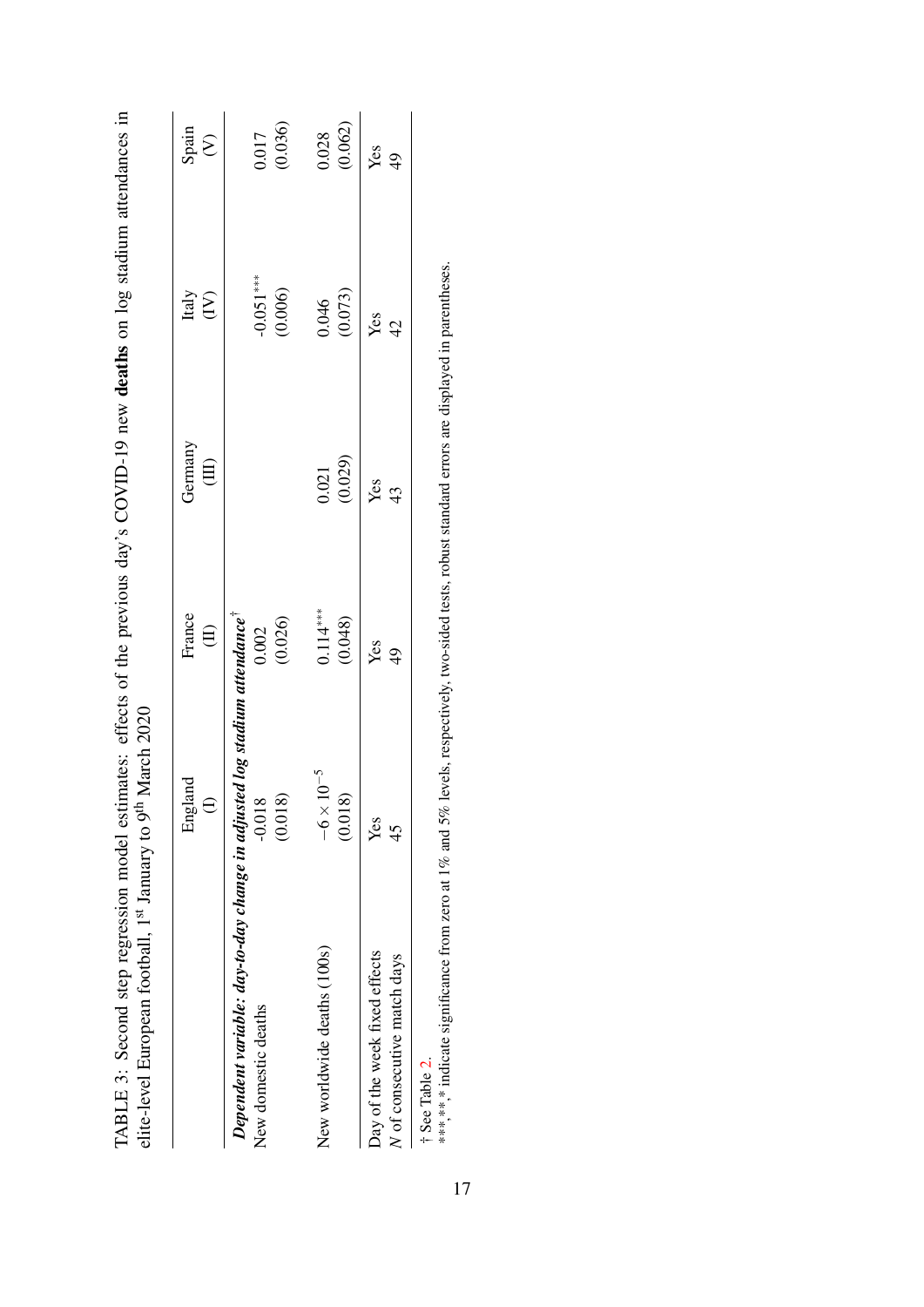

<span id="page-18-0"></span>FIGURE 1: Total numbers of confirmed cases and deaths from COVID-19, January to April 2020

Source.- [ourworldindata.org/coronavirus-source-data;](https://ourworldindata.org/coronavirus-source-data) accessed 3 April 2020, vertical dashed lines denote the final football match played in front of spectators in the top league of each respective country ( $1<sup>st</sup>$  March in Italy,  $8<sup>th</sup>$ March in France, Germany and Spain and 9<sup>th</sup> March in England).